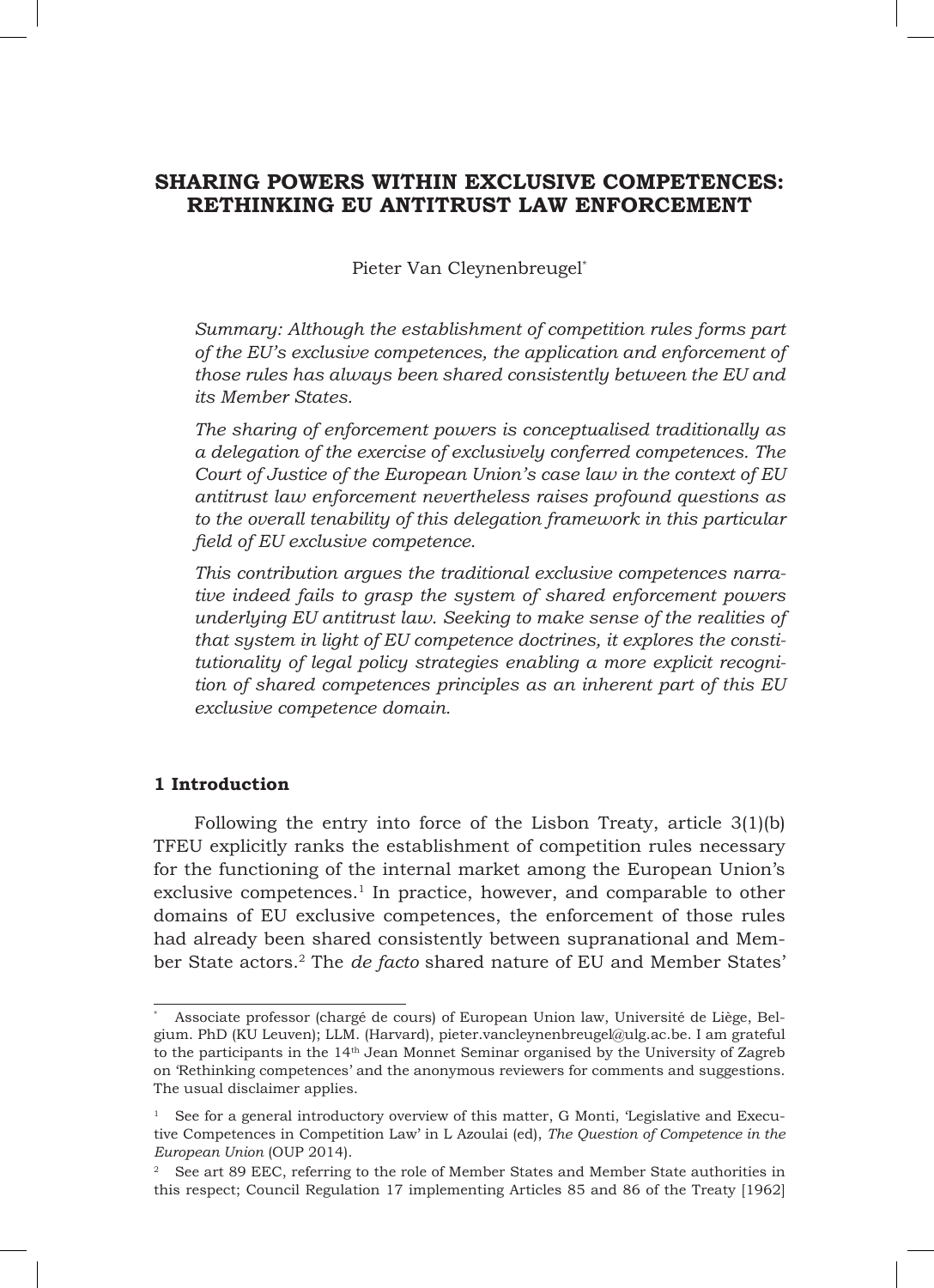enforcement powers is not as such incompatible with the idea of exclusive competences.<sup>3</sup> According to the traditional, so-called dual federalism interpretation of EU exclusive competences, the implementation of those competences can be delegated to Member States as long as the EU exclusively determines the terms of such delegation. By virtue of secondary legislation in the realm of antitrust and State aid law, national competition authorities and national courts can effectively be called upon to join the effort of enforcing the EU competition law prohibitions, supported by diversified European Commission 'help lines'.4

In its case law, the Court of Justice has not followed consistently the strict dual federalism logic that seems to underlie the secondary legislation structuring EU antitrust law enforcement.5 Although judgments on the existence of enforcement powers do indeed leave no or virtually no room for Member States beyond the tasks explicitly delegated to them by virtue of secondary legislation (eg the Court's 2011 judgment in *Tele2 Polska*), the Court's assessments of the actual *exercise* of those powers by national courts or authorities (most notably the Court's 2012 *Expedia,*  2013 *Allianz Hungaria* and 2015 *Maxima Latvija* judgments) and of the role of those courts and authorities in the absence of specifically conferred or harmonised enforcement powers within the framework of EU secondary legislation (the 2010 *Vebic,* 2011 *Pfleiderer* and 2016 *Eturas* judgments) have followed increasingly a rather different approach. In the latter cases, the Court appears implicitly to have replicated or at least presumed applicable a competence pre-emption framework commonly deemed relevant only in the realm of 'shared' EU-Member State competences.

OJ L13/204 (English Special Edition, Chapter 1959-1962, 87) envisaged some cooperative features as well. For a cursory overview, see Grant Kelleher, 'The Common Market Antitrust Laws: The First Ten Years' (1967) 12 Antitrust Bulletin 1219.

<sup>&</sup>lt;sup>3</sup> On the necessary reality of shared implementation and enforcement of rules falling within the ambit of EU exclusive competences, see in general, Udo Di Fabio, 'Some Remarks on the Allocation of Competences between the European Union and its Member States (2002) 39 CML Rev 1289, 1298.

<sup>4</sup> On those help lines, recently, see Pieter Van Cleynenbreugel, 'National Courts and EU Competition Law: Lost in Multilevel Confusion?' in Nada Bodiroga-Vukobrat, Sinisa Rodin and Gerald Sander (eds), *New Europe – Old Values? Reform and Perseverance* (Springer 2016).

<sup>5</sup> Antitrust law generally encompasses those branches of EU competition law that prohibit certain kinds of anticompetitive agreements or unilateral behaviour. In EU law, art 101 TFEU (prohibition of collusive behaviour by two or more undertakings or an association of undertakings) and art 102 TFEU (prohibtion of abusive behaviour by an undertaking occupying a dominant economic position in a relevant market) are considered the antitrust branches of EU competition law <http://ec.europa.eu/competition/antitrust/overview\_en.html> accessed 10 December 2016. Other branches, such as ex ante concentration control, State Aid and Services of General Economic Interest, also form part of EU competition law; those branches do have different features, however, also in the realm of law enforcement. This contribution essentially focuses on the antitrust branches and their enforcement as structured by the European Union.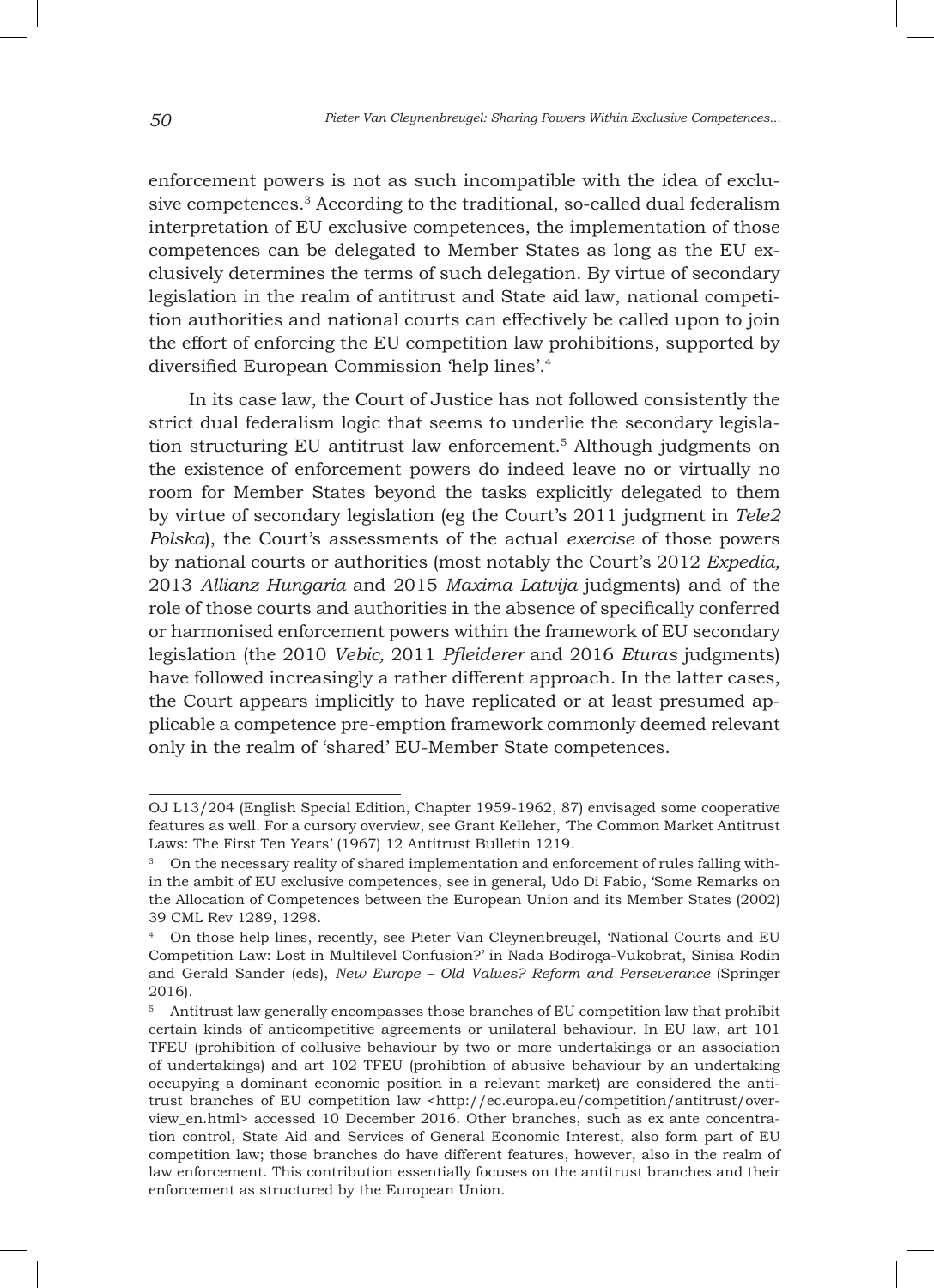This contribution argues that the traditional dual federalism narrative accompanying exclusive competences fails to grasp the realities of shared enforcement powers underlying EU antitrust law. Establishing that claim, the second section will document to what extent principles of shared competences have governed more or less implicitly the enforcement of exclusive competences in the realm of EU antitrust law. Particular attention will be devoted to the shared enforcement powers regime and the case law on the existence and actual exercise of enforcement powers within or beyond the framework established by Council Regulation  $1/2003$ .<sup>6</sup> On the basis of an overview of recent case law, it will be submitted that EU constitutional principles enabling the *pre-emption* of national rule interpretation or enforcement choices can, albeit with some caution, be recognised implicitly within the case law structuring the existing antitrust law enforcement framework. Seeking to make sense of those pre-emption realities in light of EU constitutional law competence doctrines, the third section proposes a more explicit recognition of shared competences principles in this particular field of EU law. Recognising those principles more explicitly, it will be submitted, may result in more clarity regarding the powers of national enforcement authorities and courts in their application of EU antitrust law.

It has long been acknowledged that exclusive competences are never completely exclusively retained at the EU level.7 The same also goes for the EU's competition law competences.8 The aim of this paper is not to contest that finding, but rather to build upon it by looking for a constructive and constitutionally coherent way to acknowledge, define and structure the realities of shared enforcement powers in the realm of EU antitrust law enforcement. Beyond the particular realm of antitrust law, the proposed solutions offered here could also contribute to discussions on similar problems in other domains of EU exclusive competences. This may eventually result in more clarity on the scope and limits of integrating shared competences principles in the framework of EU exclusive competences and, more generally, in a better comprehension of the exact place and role of exclusive competences within the EU constitutional framework.

<sup>6</sup> Council Regulation 1/2003 of 16 December 2002 on the implementation of the rules on competition laid down in Articles 81 and 82 of the Treaty [2003] OJ L1/1 (hereinafter referred to as Regulation 1/2003).

<sup>7</sup> See, among others, George Bermann, 'Competences of the Union' in Takis Tridimas and Paolisa Nebbia (eds), *European Union Law for the Twenty-First Century. Rethinking the New*  Legal Order Volume I Constitutional and Public Law External Relations (Hart 2004) 66.

<sup>&</sup>lt;sup>8</sup> See for an overview preceding the entry into force of Regulation 1/2003, Emil Paulis, 'Coherent Application of EC Competition Rules in a System of Parallel Competencies' in Claus-Dieter Ehlermann and Isabella Atanasiu (eds), *European Competition Law Annual 2000: The Modernization of EC Antitrust Policy* (Hart 2001) 408.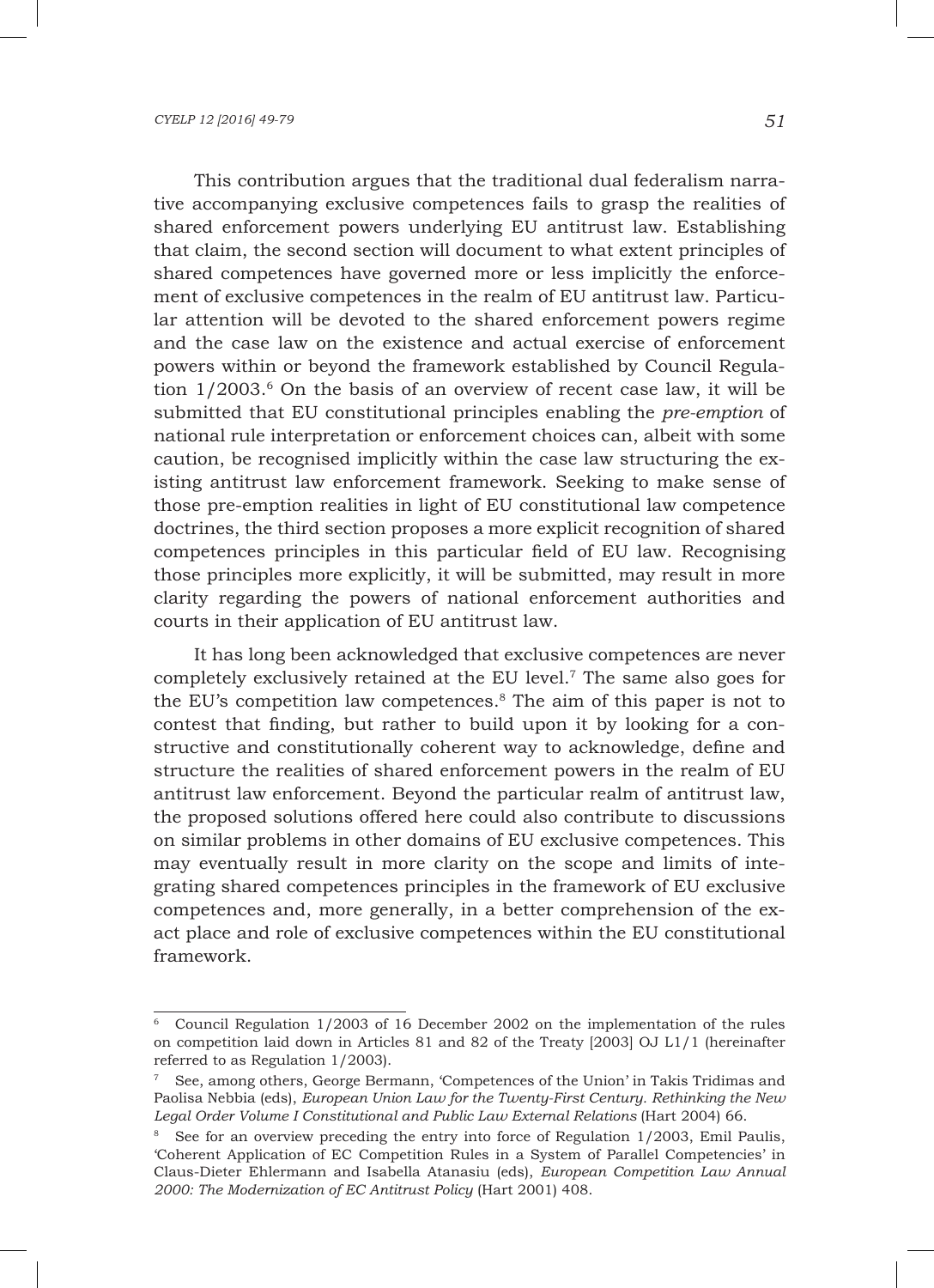# **2 Exclusive competence through shared enforcement? EU antitrust law and dual federalism**

The EU's principled recognition of exclusive competences results from a classical understanding of dual federalism, in which mutually exclusive spheres of competences govern different fields of societal regulation. Only through explicit or implicit delegations can one sphere intervene in the other sphere. Such intervention is always subject to the terms of the delegation, which can be revoked by the delegating authority. This system of dual federalism can equally be found to structure the EU antitrust law enforcement framework established by Regulation 1/2003, which consistently relied on mutual cooperation, rather than exclusively separated competence spheres (2.1).

According to the system set up by Regulation 1/2003, national competition authorities and courts have to apply articles 101 and 102 TFEU – prohibitions on collusive behaviour and on the abuse of a dominant economic position – to their full extent and apply those provisions to highly divergent factual situations. At the same time, the Regulation limits the powers granted to those authorities and courts, in an attempt to ensure coherence in the application and interpretation of those Treaty provisions. Whilst this shared enforcement system reflects a delegation of exclusive competences to Member State actors within a domain of EU exclusive competence, the Court's case law on the application and interpretation of articles 101 and 102 TFEU has had to work its way around practical enforcement difficulties generated by such a delegation approach. This section submits that the traditional delegation approach indeed fails to explain and structure the actual exercise of those powers in cases before national authorities and courts, as the Court's recent case law appears to confirm ever more explicitly (2.2). As a result, the delegation approach no longer sufficiently covers the realities of shared antitrust enforcement shaped by the Court of Justice (2.3).

# *2.1 The classical interpretation of exclusive competences and dual federalism*

The relationship between exclusive competences and dual federalism has been well documented in recent EU law scholarship.9 Nothing would suggest that the constitutional principles underlying exclusive competences would not apply in relation to EU competition law in general and EU antitrust law (articles 101 and 102 TFEU) in particular. This section briefly revisits the dual federalism-exclusivity framework (2.1.1)

<sup>9</sup> For a full overview, see Robert Schütze, *From Dual to Cooperative Federalism. The Changing Structure of EU Law* (OUP 2009) and the references included therein.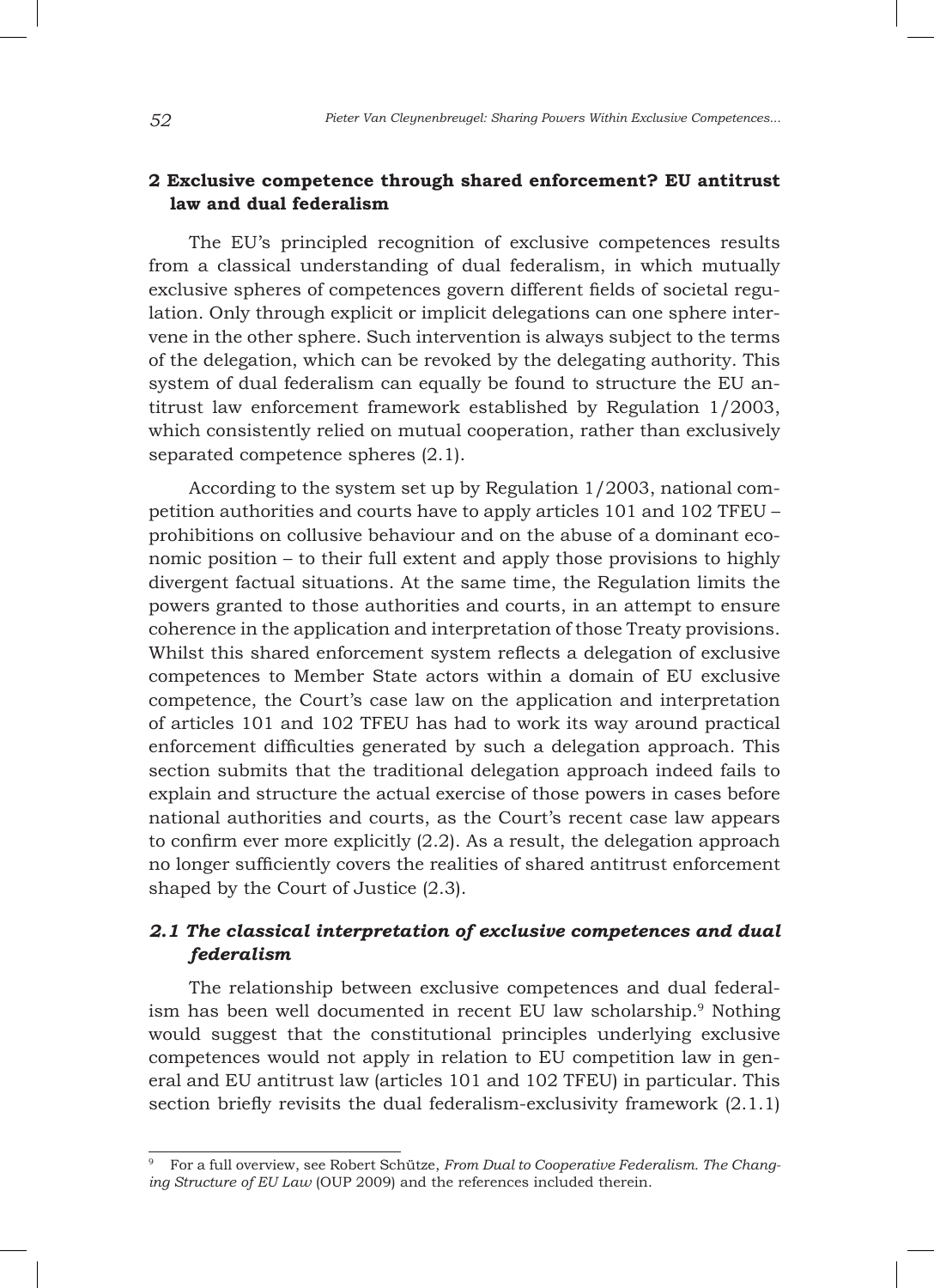and applies it to the enforcement regime set out by the above-mentioned Regulation (2.1.2).

## *2.1.1 EU dual federalism in theory*

In its pioneering case law on the scope and nature of competences of the European Economic Community, the Court of Justice gradually recognised the existence of competences exclusively conferred on the European Union.10 Exclusive competences represented a small sample of conferred competences that – given their nature – precluded any Member State intervention.<sup>11</sup> The Court identified the conservation of marine biological resources under the common fisheries policy<sup>12</sup> and the development of a common commercial policy<sup>13</sup> to be exclusively supranational. In addition, competences to conclude international agreements could equally fall within the then-Community's exclusive competences. This was particularly the case if any steps taken outside the Community legal framework were incompatible with the unity of the Common Market and the uniform application of Community law.14 The categories of exclusive competences were given explicit Treaty recognition in the ill-fated Treaty establishing a Constitution for Europe<sup>15</sup> and in the Lisbon Treaty.<sup>16</sup> In addition, those Treaties also included, for the first time, EU competition law and monetary policy amongst the exclusively conferred competences.<sup>17</sup>

In its case law on exclusive competences, the Court maintained that, within a specific *area* of exclusive competences, Member States lose all

<sup>&</sup>lt;sup>10</sup> Armin Von Bogdandy and Jürgen Bast, 'The European Union's Vertical Order of Competences: The Current Law and Proposals for its Reform' (2002) 39 CML Rev 227, 241-242.

<sup>&</sup>lt;sup>11</sup> Koen Lenaerts, 'Regulating the Regulatory Process: "Delegation of Powers" in the European Community', (1994) 18 EL Rev 23, 30; Robert Schütze, 'Dual Federalism Constitutionalised: The Emergence of Exclusive Competences in the EC Legal Order' (2007) 32 EL Rev 1, 6.

<sup>12</sup> Opinion 1/75 [1975] ECR 1355; Case 41/76 *Donckerwolcke* [1976] ECR 1921, paras 31- 35; Opinion 1/78, [1979] ECR 2871, para 44-45; Opinion 2/91, [1993] ECR I-1061, para 8; Opinion 1/94 [1994] ECR I-5267, para XIII; Case C-347/03 *Regione autonoma Friuli-Venezia Giulia* [2005] ECR I-3785, para 75.

<sup>13</sup> Case 3/76, 4/76 and 6/76 *Kramer* [1967] ECR 1279, paras 39-41; Case 804/79 *Commission v United Kingdom* [1981] ECR 1045, paras 17-18; Opinion 2/91, para 8; C-25/94 *Commission v Council* [1996] ECR I-1469, para 40.

<sup>14</sup> See among other cases, Case 22/70 *Commission v Council* (*AETR*) [1971] ECR 263, para 28-31. See also Opinion 1/76, [1977] ECR 741 para 5. For a nuanced overview of constitutional problems in that regard, see Geert De Baere, *Constitutional Principles of EU External Relations* (OUP 2008) 43-51.

<sup>15</sup> Art I-12 (1) of the Treaty establishing a Constitution for Europe: When the Constitution confers on the Union exclusive competence in a specific area, only the Union may legislate and adopt legally binding acts, the Member States being able to do so themselves only if so empowered by the Union or for the implementation of Union acts; the list of competences could be found in arts I-13.

 $16$  Arts 2(1) and 3 TFEU.

 $17$  See art 3(1)(b) and (c) TFEU.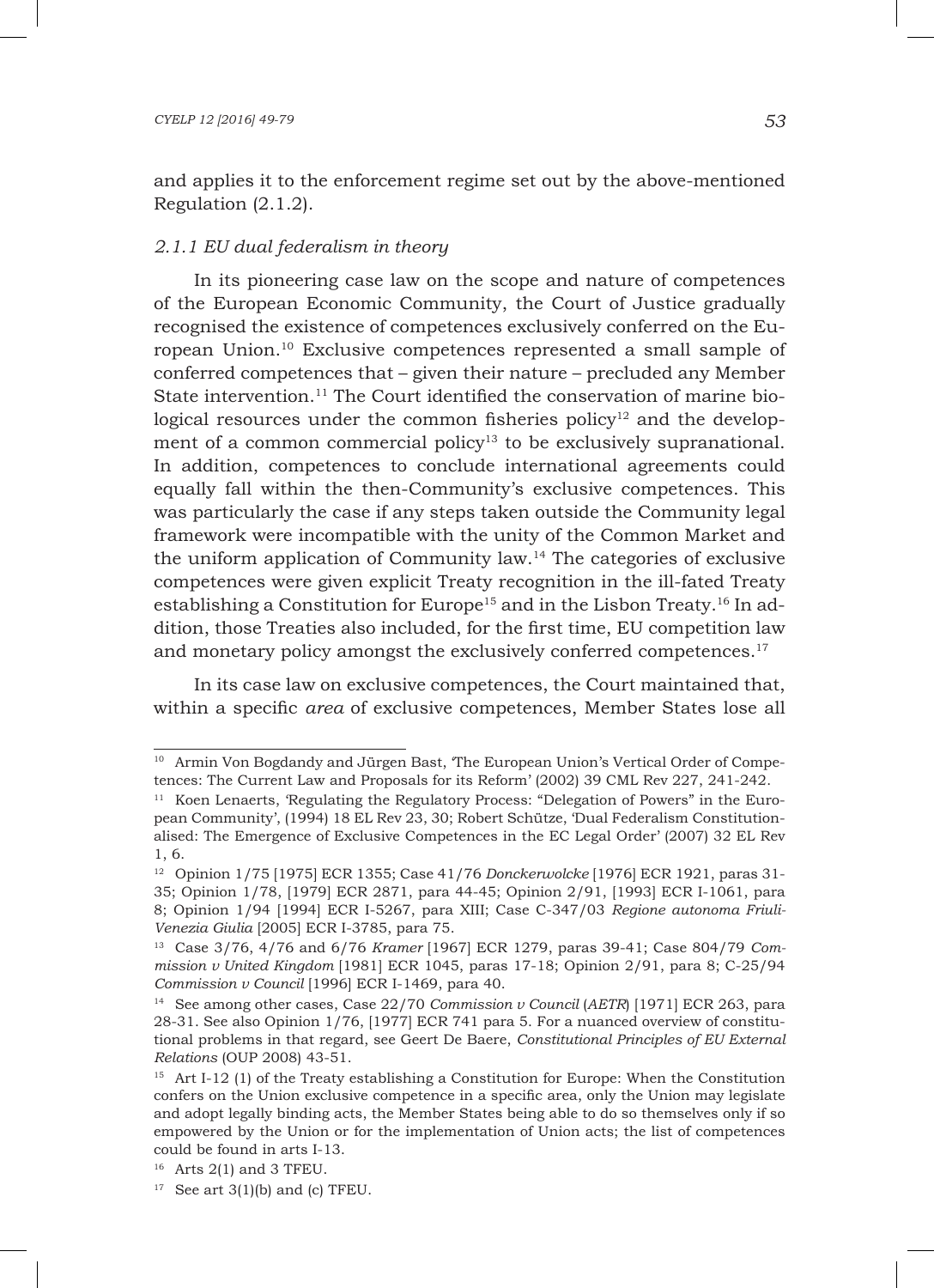powers to lay down rules. The boundaries of that area of exclusivity were to be determined by the Court itself, having the final authority over the interpretation of EU law. As a result, a system of dual federalism came about, in which the EU and Member States operated each within the boundaries of their own competences.<sup>18</sup>

At the same time, two EU constitutional law features have limited the complete detachment of EU and Member States' competences within domains of exclusivity.

Firstly, it has been argued that the scope of any EU exclusive competence generally remained limited to instances where interstate trade would be affected in the absence of supranational intervention.<sup>19</sup> Member States could theoretically regulate matters that would not affect interstate trade, although they would have to justify the absence of such interstate effects. Given the transnational dimensions of the specific areas of exclusive competence, such attempts are not likely to be successful, as the scope of EU law could easily extend to situations that appear to be wholly internal to one Member State.20 In addition, it has to be acknowledged that the actual exclusive competences identified all relate to commerce-oriented fields, which may justify why this condition can be extracted from the case law. Affectation of interstate trade being a condition determining the applicability of EU law, practices that do not affect such trade in principle fall outside the scope of EU law and therefore do not come within the EU's purview. As such, the absence of effects on inter-state trade still – theoretically – confers regulatory powers on Member States in domains falling within the EU's exclusive competence.

Secondly, the competent EU level has been allowed explicitly or implicitly to delegate the exercise or practical implementation of exclusive competences back to the Member States. As a result, exclusive competences could *de facto* remain shared in their concrete implementation and execution. A delegation presupposes the grant of exclusive legislative or regulatory authority by the Treaties to the European Union and the subsequent conditional regrant of that authority to the Member States.<sup>21</sup> National legal systems would in that understanding function

<sup>&</sup>lt;sup>18</sup> See for a judicial example outlining this reasoning, Opinion  $1/75$ , [1975] ECR 1355, paras 11-13.

<sup>&</sup>lt;sup>19</sup> Ronald van Ooik, 'The European Court of Justice and the Division of Competence in the European Union' in Daniela Obradovic and Nikos Lavranos (eds), *Interface between EU Law and National Law* (Europa Law Publishing 2007) 15.

 $20$  This would be the case especially in the realm of EU antitrust law, where the effect on the trade criterion has been interpreted rather extensively. For a codification of case law on that matter, see Commission Notice — Guidelines on the Effect on Trade Concept Contained in Articles 81 and 82 of the Treaty [2004] OJ C101/81.

<sup>21</sup> Schütze (n 11) 4. See also, Paul Craig, 'Competence: Clarity, Conferral, Containment and Consideration' (2004) 29 EL Rev 328. For a similar interpretation, see K Lenaerts and P Van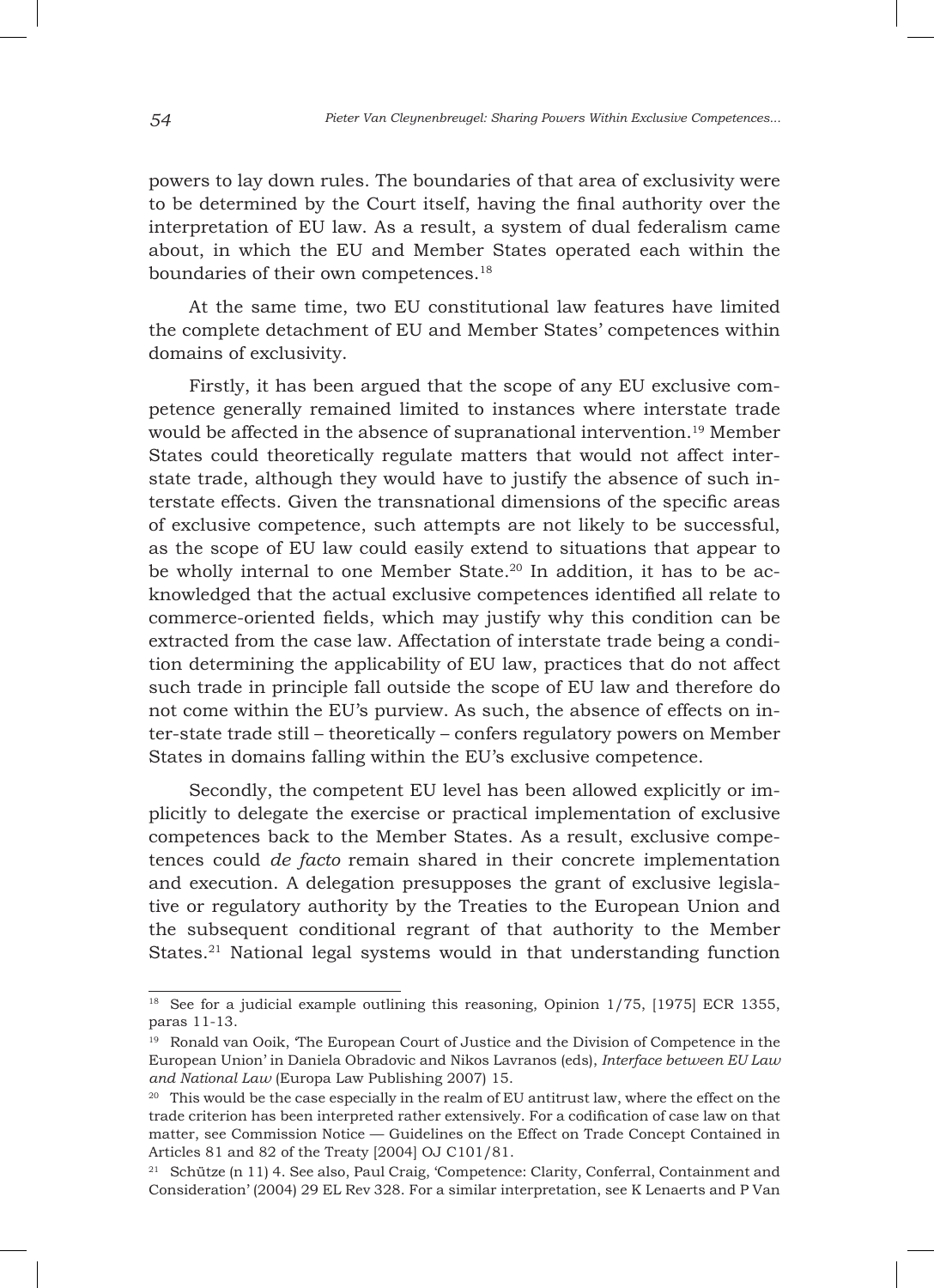as *mere agents* of an exclusively competent Union, which powers can be taken away when the EU decides to modify the conditions of delegation.<sup>22</sup> Whereas such delegation has been criticised for disturbing the balance crafted by EU primary law between the supranational and Member State levels, it has been accepted also as a useful constitutional tool to make the EU competences system work properly.<sup>23</sup> The Court of Justice has been and will continue to be called upon to assess, on a case-by-case basis, whether or not such delegation is permissible within the realm of a specific EU exclusive competence.With the entry into force of the Lisbon Treaty, article 2(1) TEU added that, within the sphere of exclusive competences, Member States also retain competence to *implement* Union acts. The added value of this reference to implementing powers remains unclear and most notably raises the so-far unanswered question whether those powers fall within the ambit of what was previously called 'delegation' or whether they add another category to the exclusive competence exceptions. With no case law on the matter, it could be argued that, in the current state of EU law, powers of implementation are one exemple where the EU can delegate powers to the Member States within an exclusive competence sphere.

# *2.1.2 Delegating exclusive competences: enforcement-focused dual federalism underlying EU antitrust law*

The classification of EU competition law as an exclusive competence implies that only the European Union institutions can determine a European competition policy and shape legal provisions enabling it.24 The 'exclusivity' of EU competition competences in principle also includes the primary competence to supervise, apply and enforce the EU competition law provisions.25 Article 105 TFEU confirms this feature, by stating that the Commission shall ensure the application of the principles laid down in articles 101 and 102, albeit in cooperation with the competent authorities in the Member States, which shall give it their assistance. As already implied in this Treaty provision, delegation of competences to the Member States is clearly posited as a constitutional possibility in this domain of EU exclusive competence. Enforcement Regulations 1/2003 in the realm of antitrust law and 2015/1589 in the realm of State aid could be considered to have delegated such powers, to a more or less limited ex-

Nuffel, *Constitutional Law of the European Union* (Robert Bray & Nathan Cambien, eds, 2nd edition, Sweet & Maxwell 2011) 126.

<sup>&</sup>lt;sup>22</sup> On Member States' agency roles especially in the realm of EU telecommunications law, see also Maartje De Visser, *Network-Based Governance in EC Law. The Example of EC Competition and EC Telecommunications Law* (Wolf Legal Publishers 2008) 68-70.

<sup>23</sup> Schütze (n 9) 174-175.

<sup>24</sup> As this lies within the EU's 'area of exclusivity', see van Ooik (n 19) 15.

<sup>25</sup> See art 105(1) TFEU.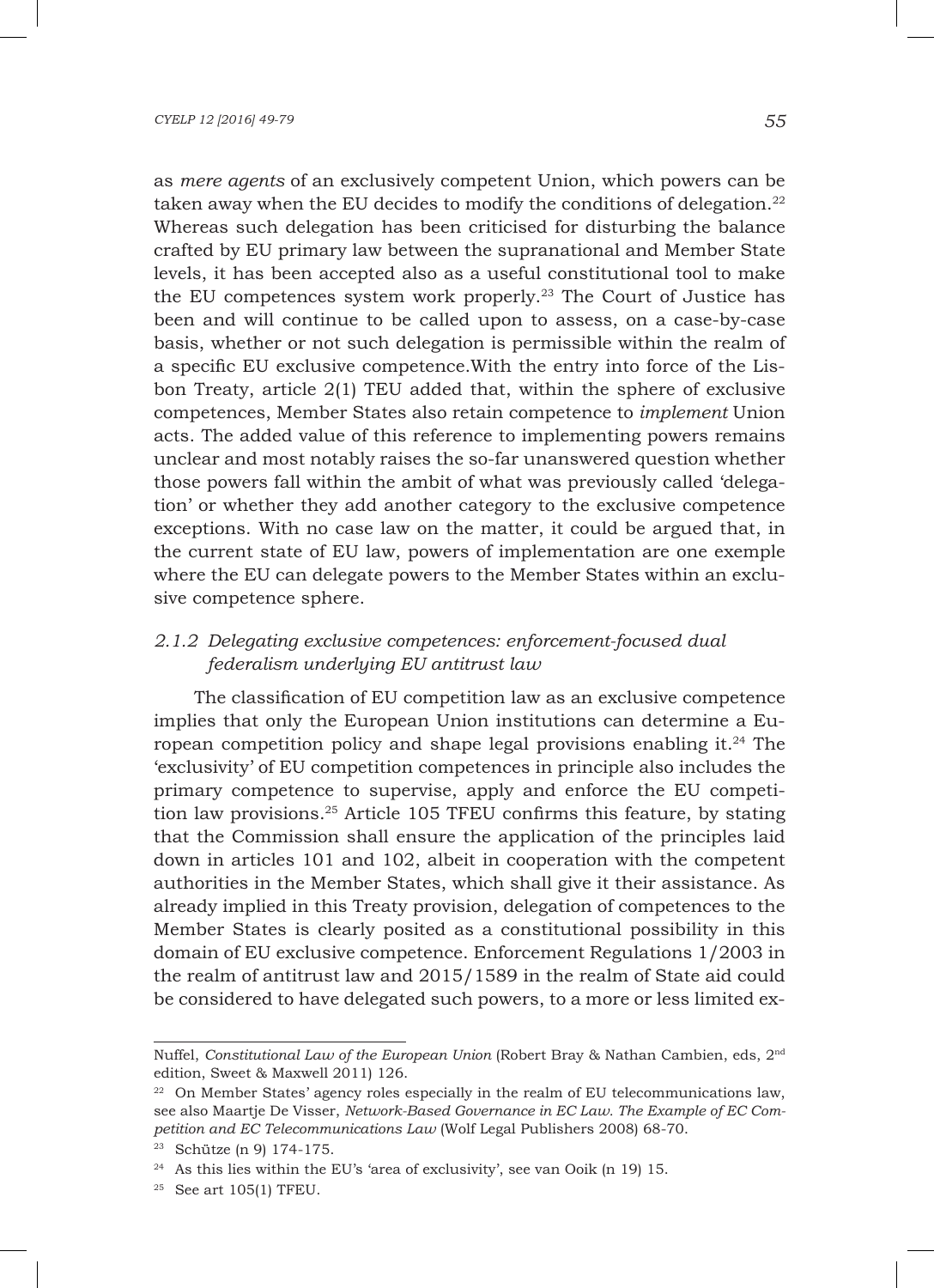tent, to national courts and – in the realm of EU antitrust law – national authorities.<sup>26</sup>

Regulation 1/2003 reflects the dual federalism nature of EU antitrust law exclusive competences.<sup>27</sup> On the one hand, it is premised on a seemingly clear distinction between EU and national competition law provisions. Both sets of provisions belong to two different spheres of competences; national authorities can apply *national antitrust law provisions*, the European Commission EU competition law provisions. On the other hand, they equally confirm that national authorities can act, in circumstances determined by EU law itself, as *agents* of the European Commission when they are applying *EU antitrust law provisions*, thus limiting the autonomy of Member States' authorities in this respect.

The first limb – an exclusive area of competence – has been confirmed explicitly by the Court of Justice. In its 2013 *Toshiba* judgment, the Court of Justice confirmed this position, albeit implicitly. The case concerned the application and extent of the principle of *ne bis in idem* as a matter of EU law in general and EU competition law in particular.28 Specific questions revolved around whether or not a national competition authority was able to prosecute and fine an undertaking on the basis of its national competition law, even though the same behaviour had already been the subject of a Commission inquiry.<sup>29</sup> The case was all the more relevant since the Czech national competition authority in that case relied on its national competition law to prosecute behaviour preceding the accession of the Czech Republic to the European Union.30 In its judgment, the Court most famously hinted at the existence of a specific *ne bis in idem* principle in EU antitrust law.31 At the same time, however, it also confirmed the dual federalism nature of EU antitrust law enforcement, confirming that EU and national antitrust law provisions belong to two different spheres of competence. The Court specifically stated that Regulation 1/2003 does not imply that the opening of a proceeding by the Commission permanently and definitively removes the national com-

<sup>26</sup> For the State aid framework, see Council Regulation (EU) 2015/1589 of 13 July 2015 laying down detailed rules for the application of Article 108 of the Treaty on the Functioning of the European Union [2015] OJ L248/9.

<sup>&</sup>lt;sup>27</sup> James Venit, 'Brave New World: The Modernization and Decentralization of Enforcement under Articles 81 and 82 of the EC Treaty' (2003) 40 CML Rev 545, 555; Katarina Pijetlovic, 'Reform of EC Antitrust Enforcement: Criticism of the New System Is Highly Exaggerated' (2004) 25 ECLR 356, 357.

<sup>&</sup>lt;sup>28</sup> On this judgment in detail, see Wouter Devroe, 'How General Should General Principles Be? *Ne Bis in Idem* in EU Competition Law' in Ulf Bernitz, Xavier Groussot and Felix Shulyok (eds), *General Principles of EU Law and European Private Law* (Kluwer 2013).

<sup>29</sup> Case C-17/10 *Toshiba Corporation and Others* [2012] ECR I-0000, para 29.

<sup>30</sup> Case C-17/10 *Toshiba Corporation and Others*, Opinion of Advocate General Kokott, para 3.

<sup>31</sup> Case C-17/10 *Toshiba Corporation and Others*, para 79.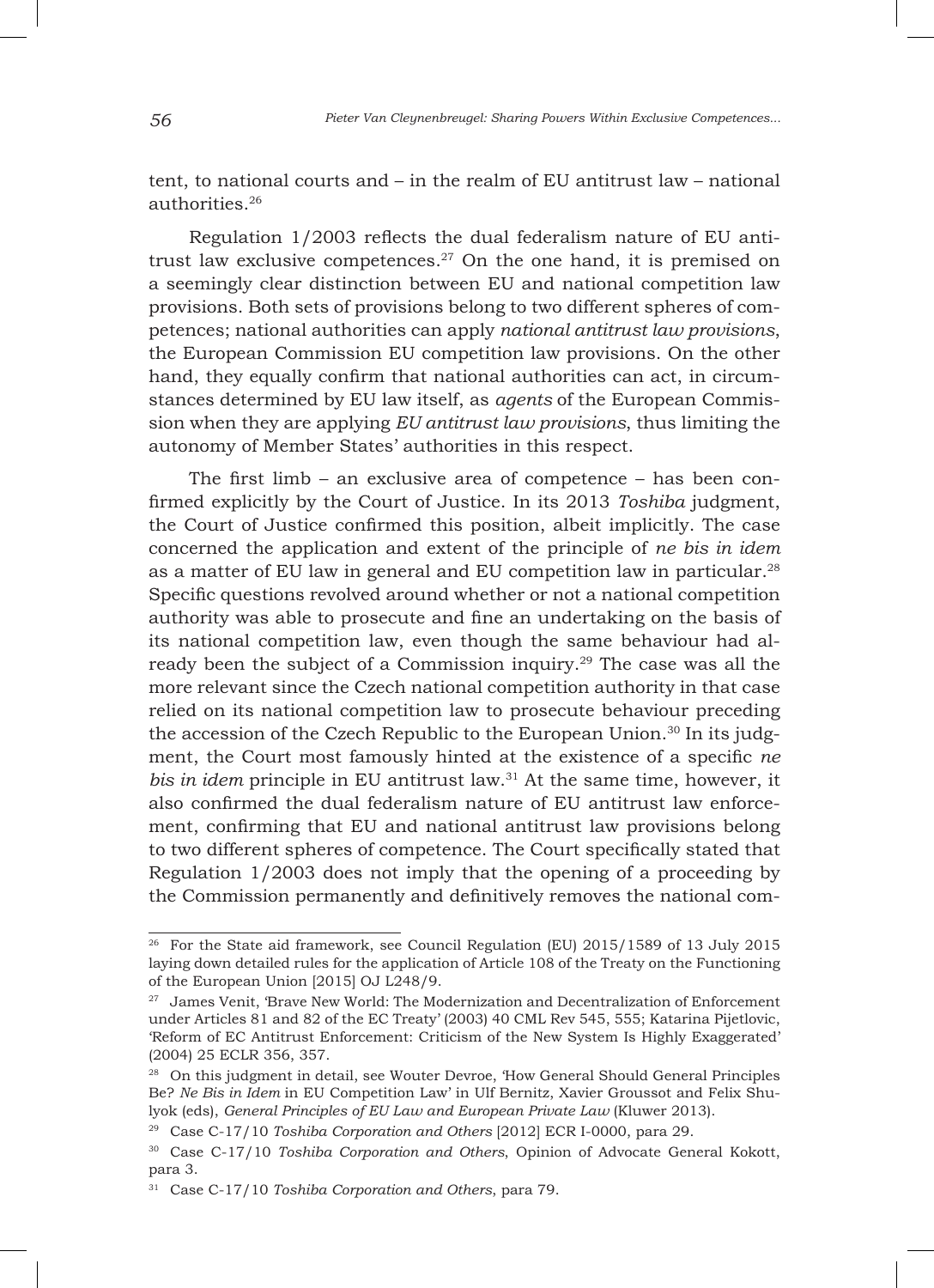#### *CYELP 12 [2016] 49-79 57*

petition authorities' power to apply national antitrust law when EU law does not govern a particular factual setting.<sup>32</sup> Within its own scope of application, national antitrust law therefore remains relevant and readily applicable.

In its January 2016 *DHL Express* judgment, the Court also confirmed this position in relation to leniency submission procedures at EU and Member State levels.33 Again, the Court acknowledged that EU and national leniency procedures serve different objectives and therefore can be applied separately and in parallel. They thus belong to different areas of competences at either EU or Member State level.

At the same time, Regulation 1/2003 also envisages the partial integration of national authorities and courts in the EU's envisaged enforcement system. Those features of the Regulation seemingly fit the second limb of dual federalism theory – a delegation of powers to national authorities and courts. In that regard, article 3 imposes a duty on national competition law authorities to apply EU competition law in cases that affect trade between Member States.34 Member States can also continue to apply their national antitrust law provisions in parallel with the EU provisions, yet the application of those national competition law provisions may not lead to the prohibition of agreements which may affect trade between Member States but which do not restrict competition within the meaning of article 101(1) of the Treaty or which fulfil the conditions of article 101(3), or which are covered by a block exemption regulation.<sup>35</sup> In practice, this means that what EU law deems legal cannot subsequently be deemed illegal under Member States' antitrust laws. At the same time, however, Member States shall not be precluded from adopting and applying on their territory stricter national laws which prohibit or sanction unilateral conduct engaged in by undertakings. In that situation, national authorities are granted an explicit authorisation to apply national laws prohibiting behaviour that would be deemed legal under EU law.

According to the dual federalism logic underlying EU exclusive competences, national competition authorities and courts can operate only

<sup>32</sup> Case C-17/10, *Toshiba Corporation and Others*, paras 89-90.

<sup>33</sup> Case C-428/14 *DHL Express (Italy) Srl and DHL Global Forwarding (Italy) SpA v Autorità Garante della Concorrenza e del mercato* [2016] ECR I-0000, para 44.

<sup>&</sup>lt;sup>34</sup> Art 3(1) Regulation 1/2003. On the scope of concurrence from a national law perspective, see Ginevra Bruzzone and Marco Boccaccio, 'Taking Care of Modernization after the Start-Up: A View from a Member State' (2008) 31 World Competition 89.

 $35$  Art 3(2) Regulation  $1/2003$ . See Andreas Klees, 'Breaking the Habits: The German Competition Law after the 7th Amendment to the Act against Restraints of Competition (GWB)' (2006) 7 German Law Journal 399, 406 on the origins of that rule. Art 3(3) holds that the regime of parallel application does not preclude the application of provisions of national law that predominantly pursue an objective different from that pursued by arts 101 and 102 of the Treaty. Such rules would seem to fall outside the exclusive ambit of EU competition law.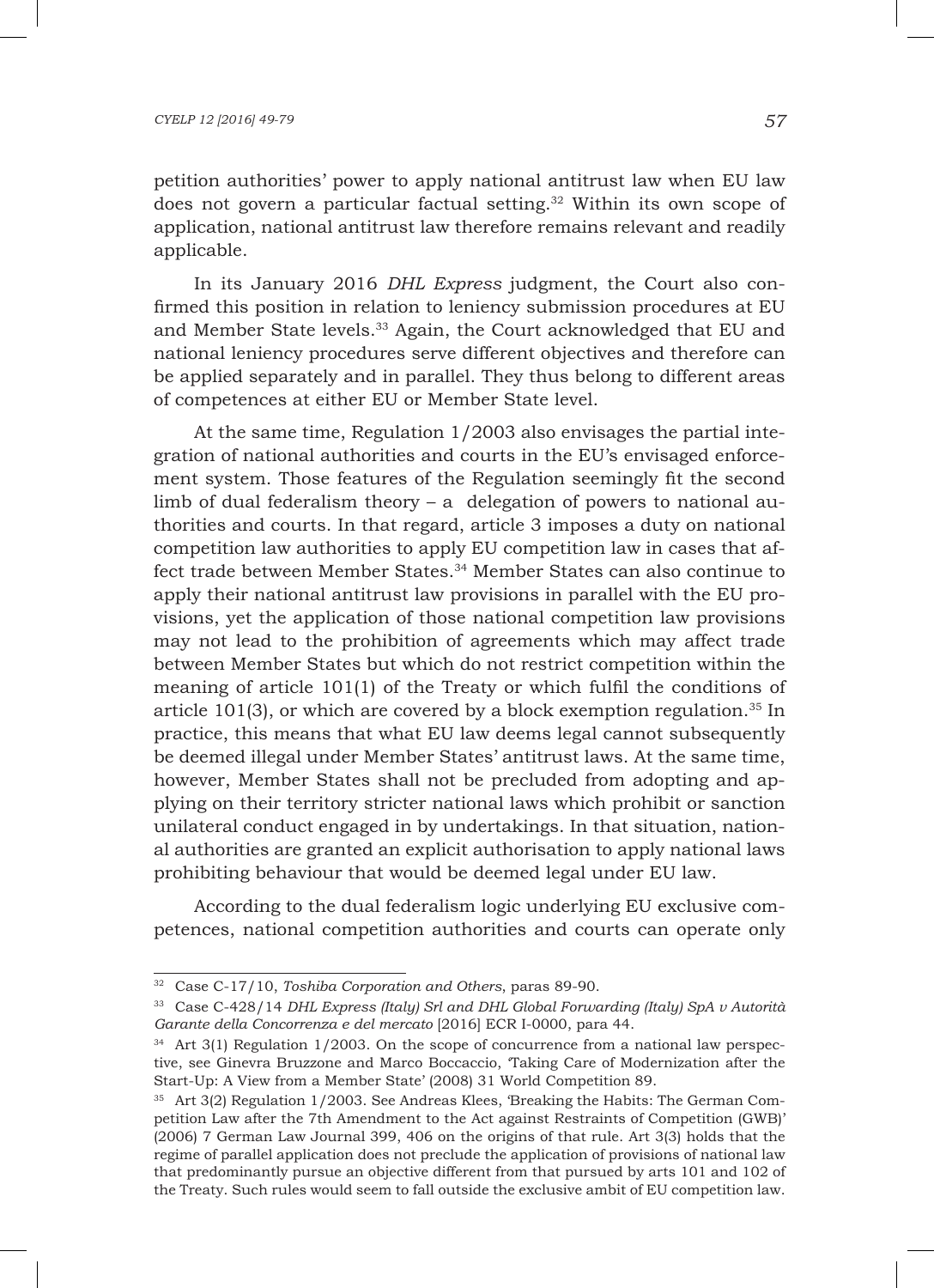by virtue of the EU institutions mandating them to do so. The system set up by Regulation 1/2003 does indeed seem to confirm that such a delegation mechanism structures the powers of national authorities and courts within that Regulation. The delegation nature of such competences appears in three different features incorporated within that Regulation.

Firstly, articles 11-13 of Regulation 1/2003 seeks to structure and streamline the national competition authorities' and the European Commission's powers to initiate and terminate investigations and infringement proceedings. Where competition authorities of two or more Member States are aware of the potential existence of restrictive agreements, the fact that one authority is dealing with the case shall be sufficient ground for the others to reject the complaint. The same goes for complaints received in relation to agreements that have already been dealt with by another competition authority.36 Any suspension or termination is overseen by the European Commission. The latter may itself terminate or suspend a pending investigation if a national authority has dealt with the case and is considered to be better placed in doing so. $37$  At the same time, article 11(6) of Regulation 1/2003 provides an instrument for the Commission to maintain control over the application of EU competition law.38 It states that the initiation by the Commission of supranational investigative procedures shall 'relieve the competition authorities of the Member States of their competence to apply Articles [101] and [102] of the Treaty'.39 Theoretically, the Commission could therefore decide to take over a case from a national authority. Article 11(6) nevertheless requires that the national competition authority which will be relieved from duty shall be consulted by the Commission. In practice, the Commission considers article 11(6) to be an ultimate remedy in cases where a national competition authority's position threatens to frustrate the coherent application of EU competition law.40

<sup>36</sup> Art 13(2) of Regulation 1/2003.

<sup>37</sup> Art 13 (1) of Regulation 1/2003.

<sup>38</sup> This provision does not consider the Commission's deference to national authorities' decisions once the national authority has adopted a decision. A long-standing question in that regard concerned whether or not a national authority's decision applying arts 101 and 102 TFEU is binding on the European Commission. For an early argument in favour of that position, see John Temple Lang, 'European Community Constitutional Law and the Enforcement of Community Antitrust Law' in Barry Hawk (ed), *Antitrust in a Global Economy. Annual Proceedings of the Fordham Corporate Law Institute 1993* (Kluwer 1994) 584. The binding scope of national authorities' decisions nevertheless remains problematic and uncertain, again highlighting the Commission's remaining fundamental role as an EU competition law supervisor in that respect.

<sup>39</sup> Kris Dekeyser and Maria Jaspers, 'A New Era of ECN Cooperation. Achievements and Challenges with a Special Focus on Work in the Leniency Field' (2007) 30 World Competition 3, 9 refer to this action as the de-seizing of a national authority.

<sup>40</sup> Dekeyser and Jaspers (n 39) 9.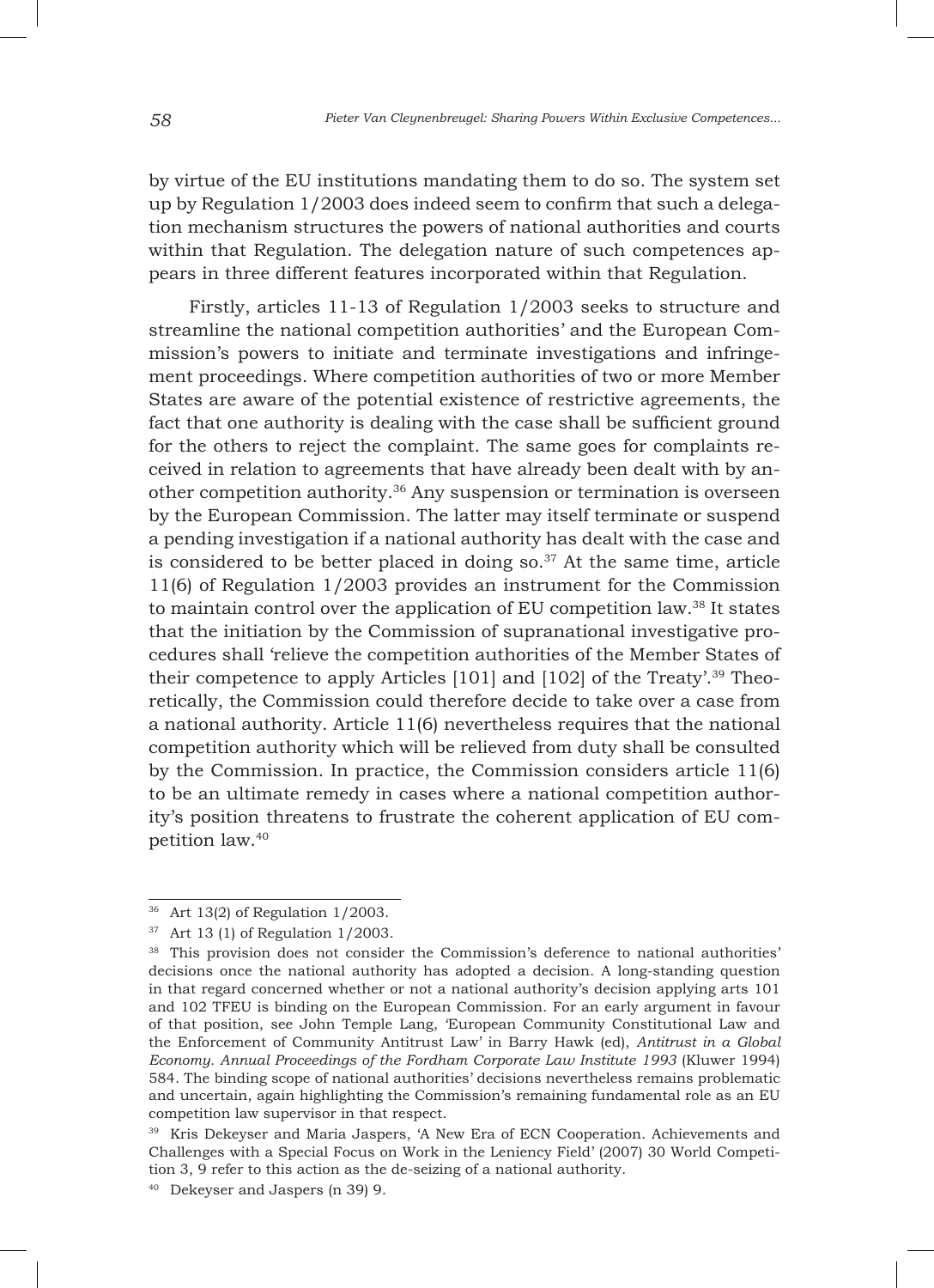Secondly, article 5 of the Regulation limits the scope and scale of decisions to be adopted by national competition authorities when enforcing EU antitrust law. According to that provision, Member States' authorities may, acting on their own initiative or on a complaint, require that an infringement be brought to an end, order interim measures, accept commitments, impose fines, periodic penalty payments or any other penalty provided for in their national law. Where on the basis of the information in their possession the conditions for prohibition are not met, they may likewise decide that there are no grounds for action on their part. In its *Tele2 Polska* judgment, the Court confirmed, on the basis of a strict interpretation of this provision, that a national competition authority cannot take a decision stating that a practice does not restrict competition within the meaning of article 102 TFEU in a case in which it has found, after conducting proceedings, that the undertaking did not engage in abusive behaviour.<sup>41</sup> Article 5 offers an exhaustive list of decisions national authorities can adopt when applying EU antitrust law. Only the Commission can adopt a decision finding there has been no infringement of article 102.42 Such kinds of decisions have not been delegated to the national authorities and therefore remain with the exclusive competence domain of the competent EU institutions.

Thirdly, the role of national courts is streamlined and extended according to a similar dual federalism logic. According to article 6, national courts shall apply articles 101 and 102 TFEU in their entirety. At the same time, national courts ought to take measures in ensuring the coherence of EU competition law enforcement. In so doing, the courts can rely on both the Court of Justice and the European Commission to ensure that EU competition law does not significantly diverge across different jurisdictions. To that extent, Regulation 1/2003 offers innovative mechanisms aimed at establishing a direct cooperative link between the European Commission and national courts requiring its assistance on competition law matters. Most innovatively, article 15(3) of Regulation 1/2003 provides a right for the Commission to submit written observations to courts of the Member States. With the permission of the court in question, it may also make oral observations.43 EU law also grants a similar right to national competition authorities,<sup>44</sup> any wider powers granted for these authorities under national law notwithstanding.45 It follows from those provisions that the Commission or national authorities are allowed

<sup>43</sup> Art 15(3) of Regulation 1/2003.

<sup>41</sup> Case C-375/09 *Prezes Urzędu Ochrony Konkurencji i Konsumentów v Tele2 Polska sp. zoo, devenue Netia SA* [2011] ECR I-3055, para 27.

<sup>42</sup> Case C-375/09 *Tele 2 Polska*, para 29.

<sup>44</sup> Art 15(3) of Regulation 1/2003.

 $45$  Art 15(4) of Regulation 1/2003.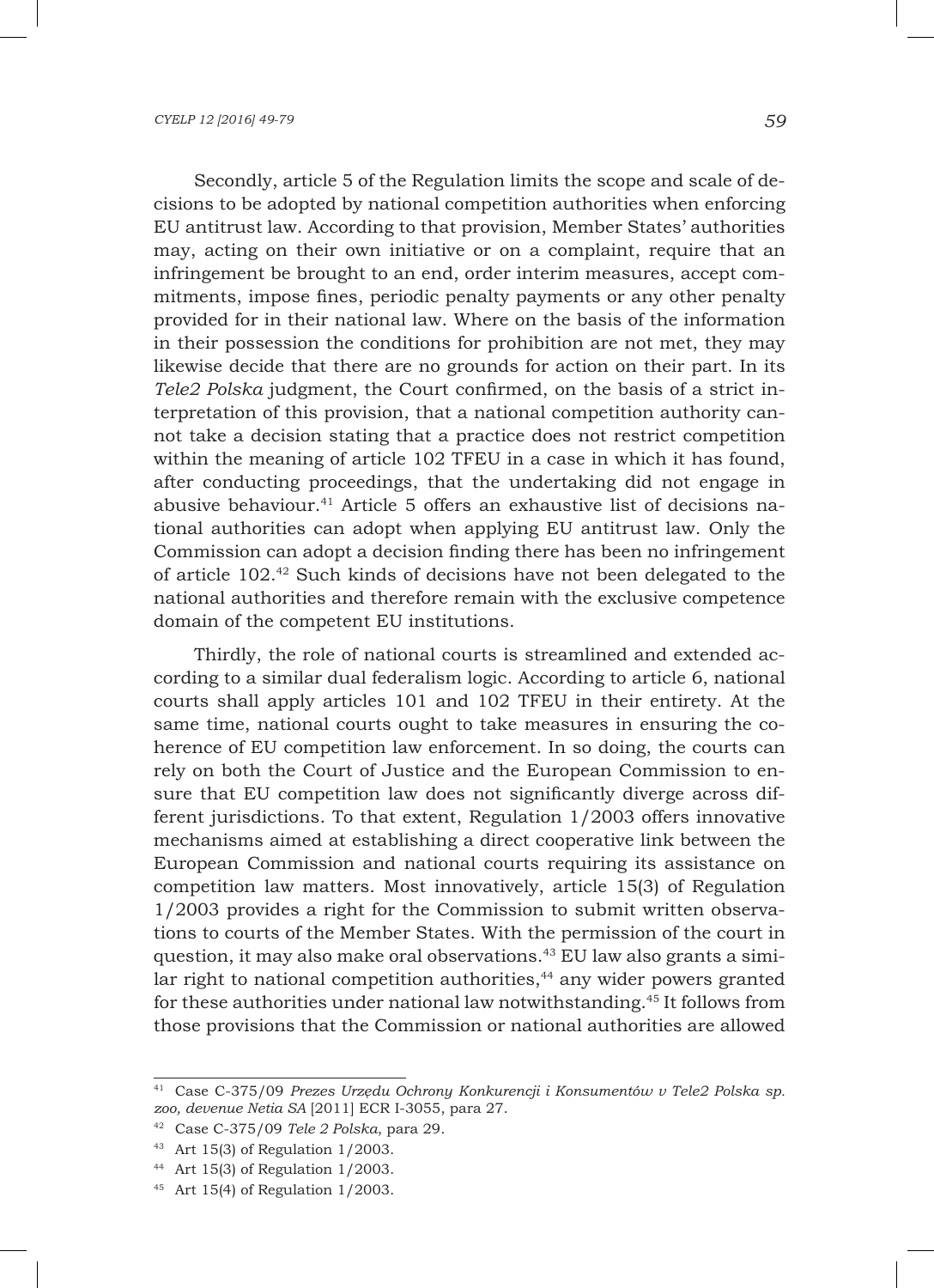to<sup>46</sup> intervene in national court proceedings when the coherent application of articles 101 and 102 so requires. $47$  Unlike the authoritative interpretation of EU law by the EU courts, the opinion of the Commission does not legally bind a national court.<sup>48</sup> The legal effect and practical impact of the opinion on the outcome of a national dispute in practice largely depend on national procedural law.49 In order for those administrative actors meaningfully to intervene in Member States judicial proceedings, access to (parts of) the case file is deemed necessary. Regulation 1/2003 therefore provides that the Commission may request the relevant court of the Member State to transmit or ensure the transmission to them of any documents necessary for the assessment of the case.<sup>50</sup> The transmission of documents can only take place for the purposes of preparing the intervention.51 A Commission intervention will in principle deal with the economic and legal analysis of the facts underlying the case pending before the national court.<sup>52</sup>

The three above-mentioned features of Regulation 1/2003 summarised here highlight that the system of shared EU antitrust law enforcement has been coined essentially as specific applications of the 'delegation of exclusive competences' framework established within the EU's classical dual federalism framework. The involvement of national courts and authorities is meant to facilitate the coherent implementation of an exclusive field of EU competences, in which the Commission plays a primary role. National authorities and courts have, to a significant extent, been integrated in the Commission-led enforcement system, but remain

<sup>46</sup> Regulation 1/2003 refers to 'may'. The Commission is not obliged to, but is merely entitled to intervene. As such, it has discretion to intervene in particular instances. See also Kathryn Wright, 'The European Commission's Own "Preliminary Reference Procedure" in Competition Cases' (2010) 16 European Law Journal 736, 744 on the legal nature of the Commission opinion. See also para 19 Commission Notice on the co-operation between the Commission and the courts of the EU Member States in the application of Articles 81 and 82 EC [2004] OJ C101/54 (hereinafter 2004 Courts Notice), which states that '[i]n case the Commission has been contacted by any of the parties in the case pending before the court on issues which are raised before the national court, it will inform the national court thereof, independent of whether these contacts took place before or after the national court's request for co-operation'.

<sup>47</sup> Art 15(3) of Regulation 1/2003. Para 32 2004 Court Notice.

<sup>48</sup> Para 29 of the 2004 Courts Notice.

<sup>49</sup> Para 9 of the 2004 Courts Notice.

 $50$  In return, art 15(1) of Regulation 1/2003 states that courts of the Member States may ask the Commission to *transmit* to them *information* in its possession or its *opinion* on questions concerning the application of the EU competition rules. In that instance, the national court decides how to treat the Commission's opinion and the value attached to it in compliance with national procedural law. See Wright (n 46) 747 for a contrast with the *Amicus*  opinion in art 15(3) and discussed here.

<sup>51</sup> Para 33 of the 2004 Courts Notice.

<sup>52</sup> Para 32 of the 2004 Courts Notice. In stating so, the Commission's involvement is extensive compared to the Court's, which can only intervene with regard to legal analysis. See art 267 TFEU and Wright (n 46) 753.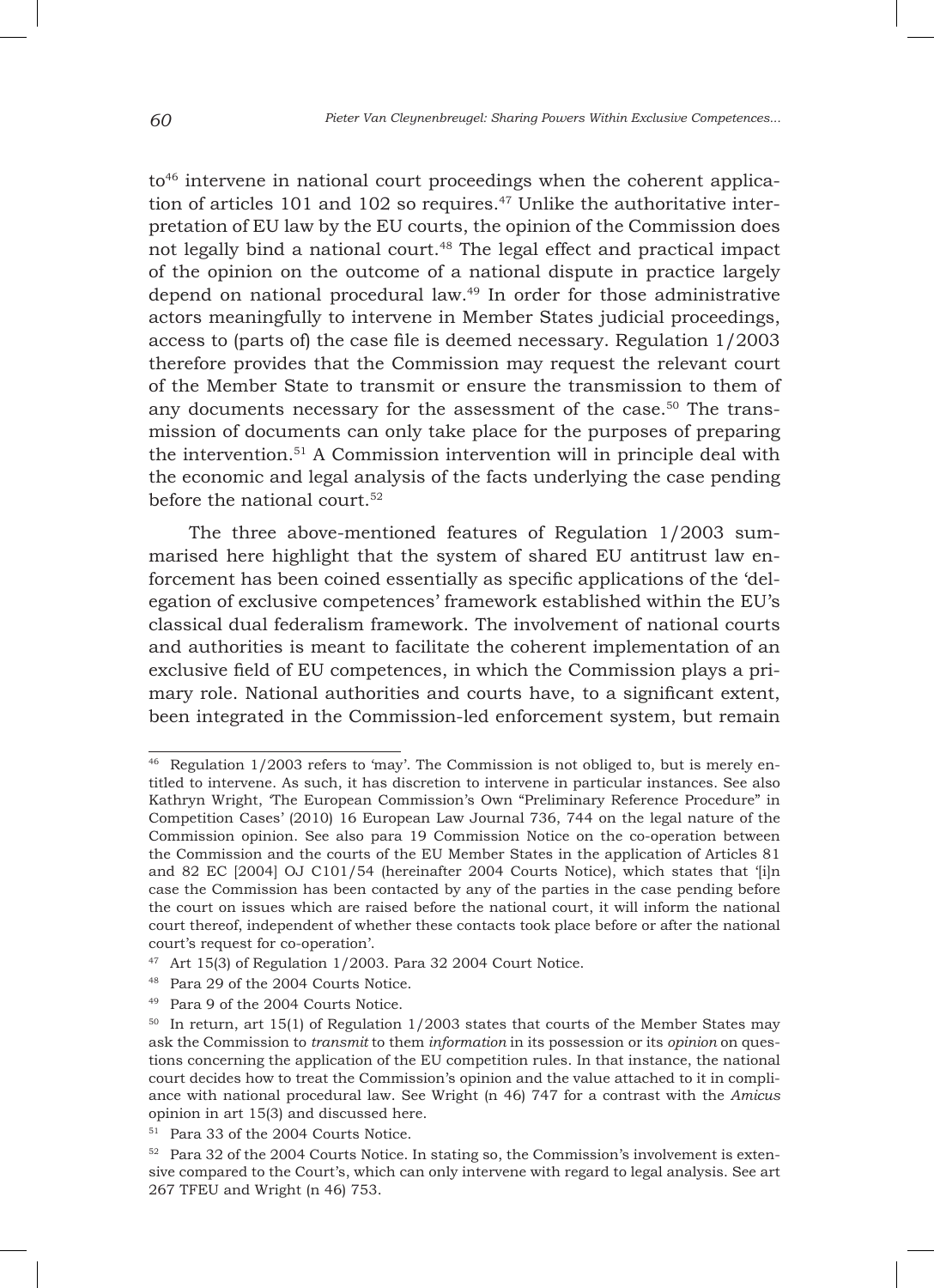subservient to the Commission, which acts as a primus *super pares* within this system.

# *2.2 Beyond dual federalism delegation in the judicial interpretation of articles 101 and 102 TFEU*

Regulation 1/2003 established a seemingly firm dual federalismoriented enforcement mechanism, in which some powers have been delegated to national authorities, without the Commission losing overall control and authority over EU antitrust enforcement. At the same time, and as a part of the cooperation mechanisms envisaged by Regulation 1/2003, national authorities or courts can be called upon to apply EU competition law without the Commission's direct involvement as a market supervision body in its own right, giving them potentially some liberty in the substantive law interpretation and application of EU antitrust law in cases where the Commission decides not to intervene.

The Court has been confronted with such cases, in which it seemingly deviated from the clear-cut dual federalism system established so far in the context of Regulation 1/2003 and the implementation of the cooperation tools covered by it. The Court's recent case law in the *Expedia*, *Allianz Hungaria* and *Maxima Latvija* judgments confirms this, hinting at a more nuanced approach towards shared EU antitrust enforcement than the dual federalism understanding seems to offer (2.2.1). In addition, case law on the powers of national competition authorities and national courts in fields that have not or not entirely been covered by Regulation 1/2003 also hints at a similar deviation from the classical dual federalism logic sketched in the previous section. The judgments in *Vebic*, *Pfleiderer* and *Eturas* are most instructive in this respect (2.2.2).

## *2.2.1 'Substantive law' autonomy?*

*Expedia* presented the Court with the first opportunity to consider the role of national competition authorities within the enforcement system of Regulation 1/2003. In the case at hand, the French competition authority decided to commence infringement proceedings against an agreement between Expedia and the French Railways which had as its object to limit competition in on-line travel agency services. The question raised was whether the national authority could consider this agreement to be prohibited on the basis of article 101(1) TFEU, now that such an agreement would likely benefit from so-called *de minimis* exceptions established by the European Commission. According to such exceptions, the Commission committed itself not to prosecute matters that did not have a sufficiently appreciable effect on competition.<sup>53</sup> Those exceptions

<sup>53</sup> Recital 5, Communication from the Commission — Notice on agreements of minor im-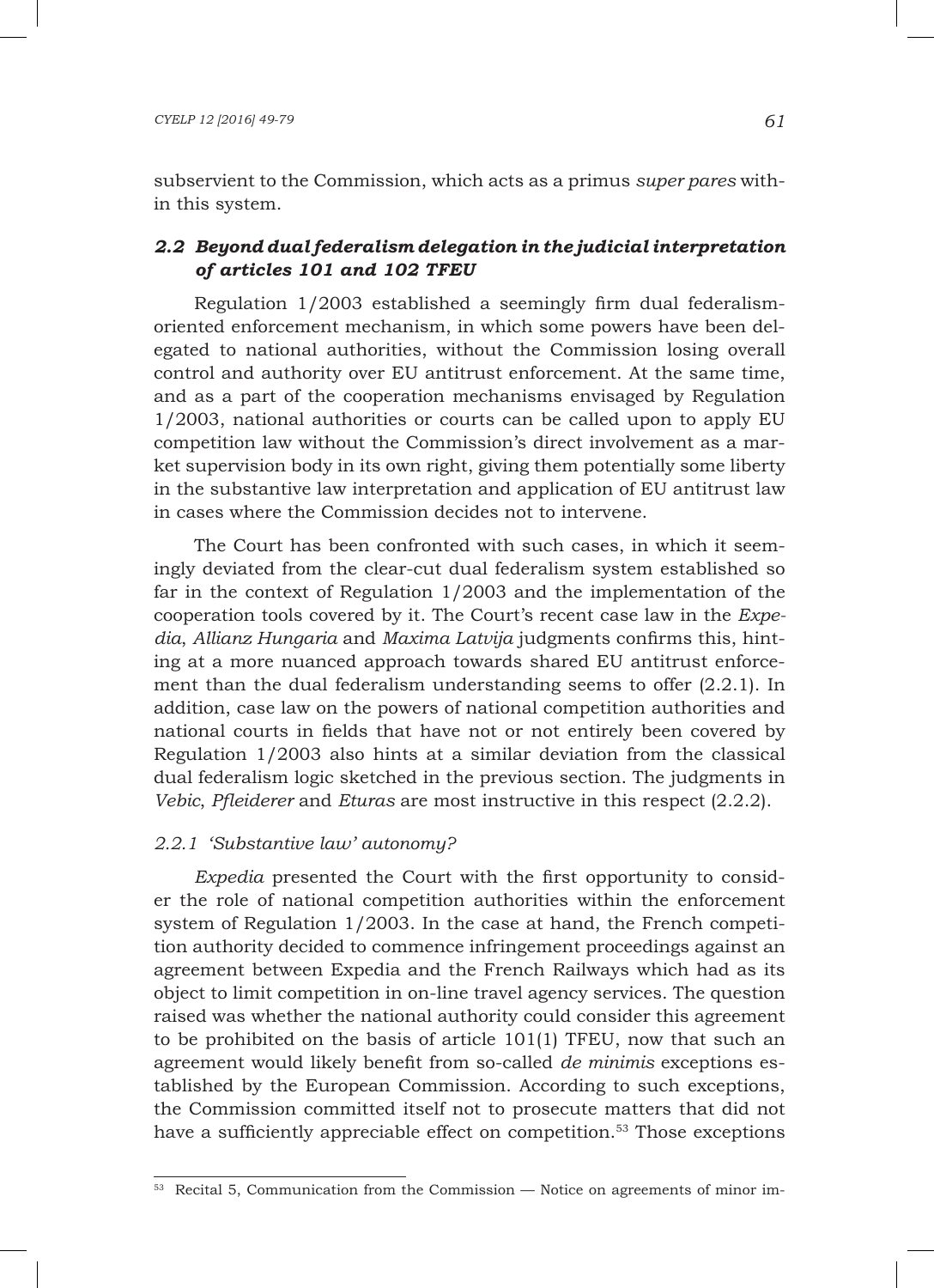being posited in a non-binding Commission guidance document, questions arose regarding their application to national competition authorities. In light of Regulation 1/2003's strict adherence to a dual federalism framework and to maintaining unity and coherence in the application of articles 101 and 102 by national authorities and courts as delegates of the EU institutions, it could have been expected that the Court would rule that those non-binding documents had to be applied by national authorities.

Rather surprisingly, the Court in this case maintained that the *de minimis* notice does not contain any reference to declarations by the competition authorities of the Member States that they acknowledge the principles set out therein and that they will abide by them. The Court additionally submitted that it did not follow from the objectives of that notice that it is intended to be binding on the competition authorities and the courts of the Member States.54 As a result, article 3 of Regulation 1/2003 was to be interpreted as not precluding a national competition authority from applying article 101(1) TFEU to an agreement between undertakings that may affect trade between Member States, but that does not reach the thresholds specified by the Commission in its *de minimis* notice, provided that that agreement constitutes an appreciable restriction of competition within the meaning of that provision.<sup>55</sup> As a result, national authorities only have to apply conditions and thresholds read directly into article 101 TFEU by the Court of Justice itself.

The *Expedia* judgment thus made clear that national competition authorities remain at liberty to make their own assessments on the basis of article 101 TFEU, without necessarily being bound by Commission soft law guidance documents. Through the looking glass of EU constitutional law, such reasoning can also be understood as a confirmation that national authorities and courts remain free to rule independently on the applicability and scope of articles 101 and 102 TFEU, *in the absence of binding EU rules on the matter*. The implications of such implicit legal reasoning are twofold. On the one hand, it implies that Member States' authorities and courts have to abide by EU legislation, be it of a general or of an individual nature. To the extent that EU secondary law provisions clearly impose a certain kind of procedure or behaviour, those rules have to be followed and the national authorities and courts will act as EU institutions' delegates in this respect. It can be submitted that the same goes for binding decisions adopted by the European Commission in individual cases. To the extent that the Commission considered certain practices

portance which do not appreciably restrict competition under Article 101(1) of the Treaty on the Functioning of the European Union (De Minimis Notice) [2014] OJ C291/1.

<sup>54</sup> Case C-226/11 *Expedia Inc v Autorité de la concurrence ea* [2012] ECR I-0000, paras 27-30.

<sup>55</sup> *Expedia* (n 54) para 38.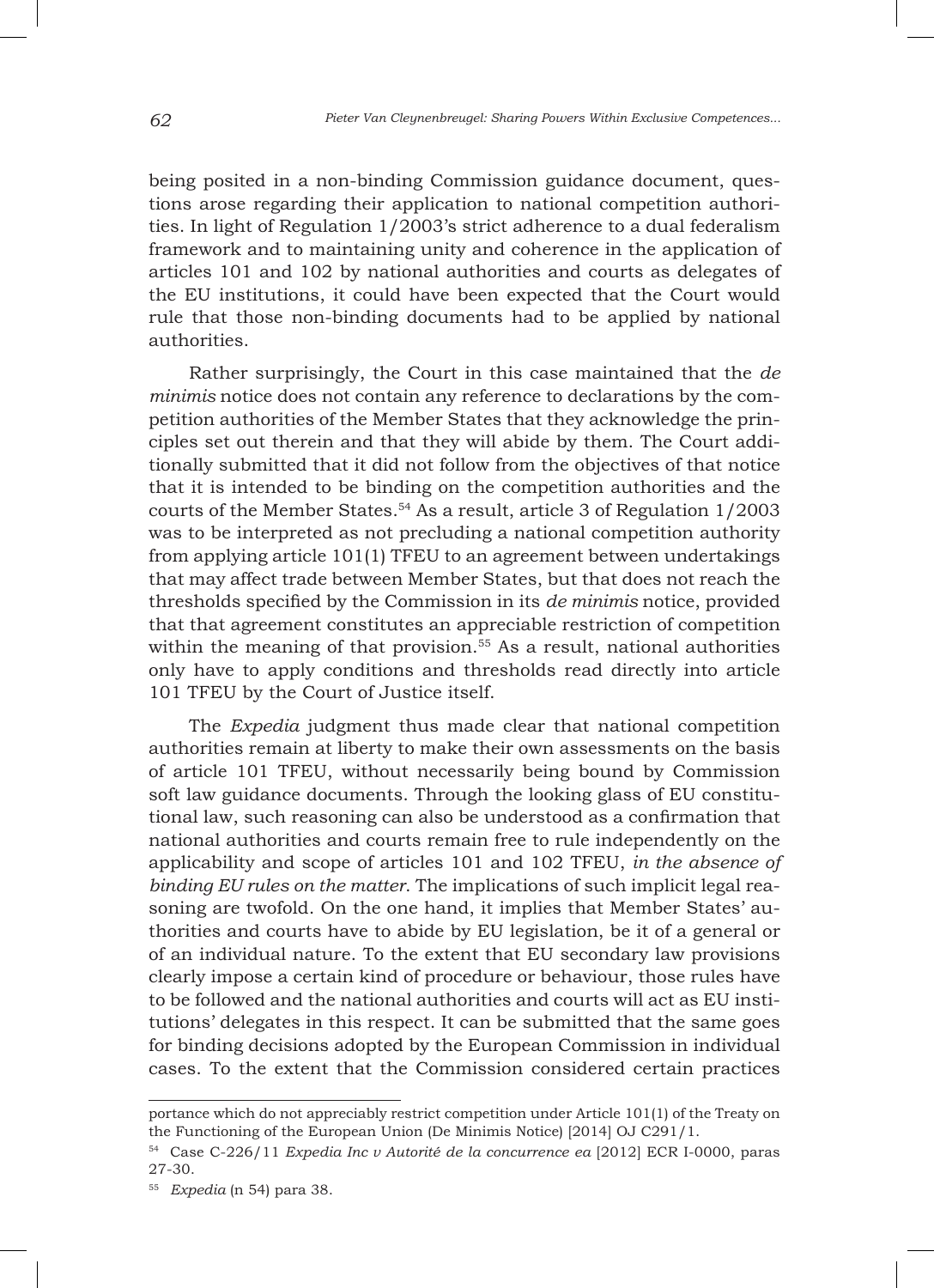#### *CYELP 12 [2016] 49-79 63*

to be anticompetitive, the same or similar practices investigated by national authorities, even when relating to different undertakings, will have to be deemed anticompetitive as well by those authorities or by national courts, which already follows from article 3(1) of Regulation 1/2003.

On the other hand, however, in the absence of such rules, it can be submitted that national authorities and courts remain at liberty to interpret articles 101(1) and 102 TFEU autonomously in accordance with the basic conditions and requirements. The judgment also shows that the intervention options by the Commission in no way restrain the national judge to come up with an autonomous decision; only in instances where binding decisions have to be invoked will a national judge be called upon to apply those rules of law. In practice, and given the highly factual nature of antitrust cases, this will mean that national authorities and judges will retain their rule-interpretation autonomy to a large extent.

The Court's 2013 judgment in *Allianz Hungaria* confirmed this interpretation. In that judgment, the Court held that a national authority can consider a set of agreements to be violating article 101 TFEU if, following *a concrete and individual examination of the wording and aim of those agreements and of the economic and legal context* of which they form a part, it is apparent that they are, by their very nature, injurious to the proper functioning of normal competition on one of the two markets concerned.56 To the extent that EU competition law is applicable, the national authority is responsible for making that assessment within those framework conditions.57 It is also up to that authority or to a national court to consider the restriction to be one 'by object' or one 'by effect', both of them prohibited by article 101 TFEU but requiring a different analytical toolbox. In *Maxima Latvija*, the Court further clarified this position, ruling that commercial lease agreements may be considered to be an integral part of an agreement having the 'effect' of preventing, restricting or distorting competition within the meaning of article 101(1) TFEU, from which it is found, *after a thorough analysis of the economic and legal context in which the agreements occur and the specificities of the relevant market, that they make an appreciable contribution to the closing-off of that market*. 58 Again, national authorities or courts would have to make that assessment, applying the conditions set out by the Court, but coming to an independent conclusion as to whether those conditions have been fulfilled.

In all the above-mentioned cases, the Court acknowledges that national authorities and/or courts retain some leeway in the absence of

<sup>56</sup> Case C-32/11 *Allianz Hungária Biztosító Zrt and Others v Gazdasági Versenyhivatal* [2013] ECR I-0000, para 51.

<sup>57</sup> *Allianz Hungária* (n 56) para 33.

<sup>58</sup> Case C-345/14 *SIA Maxima Latvija» v Konkurences padome* [2015] ECR I-0000, para 29.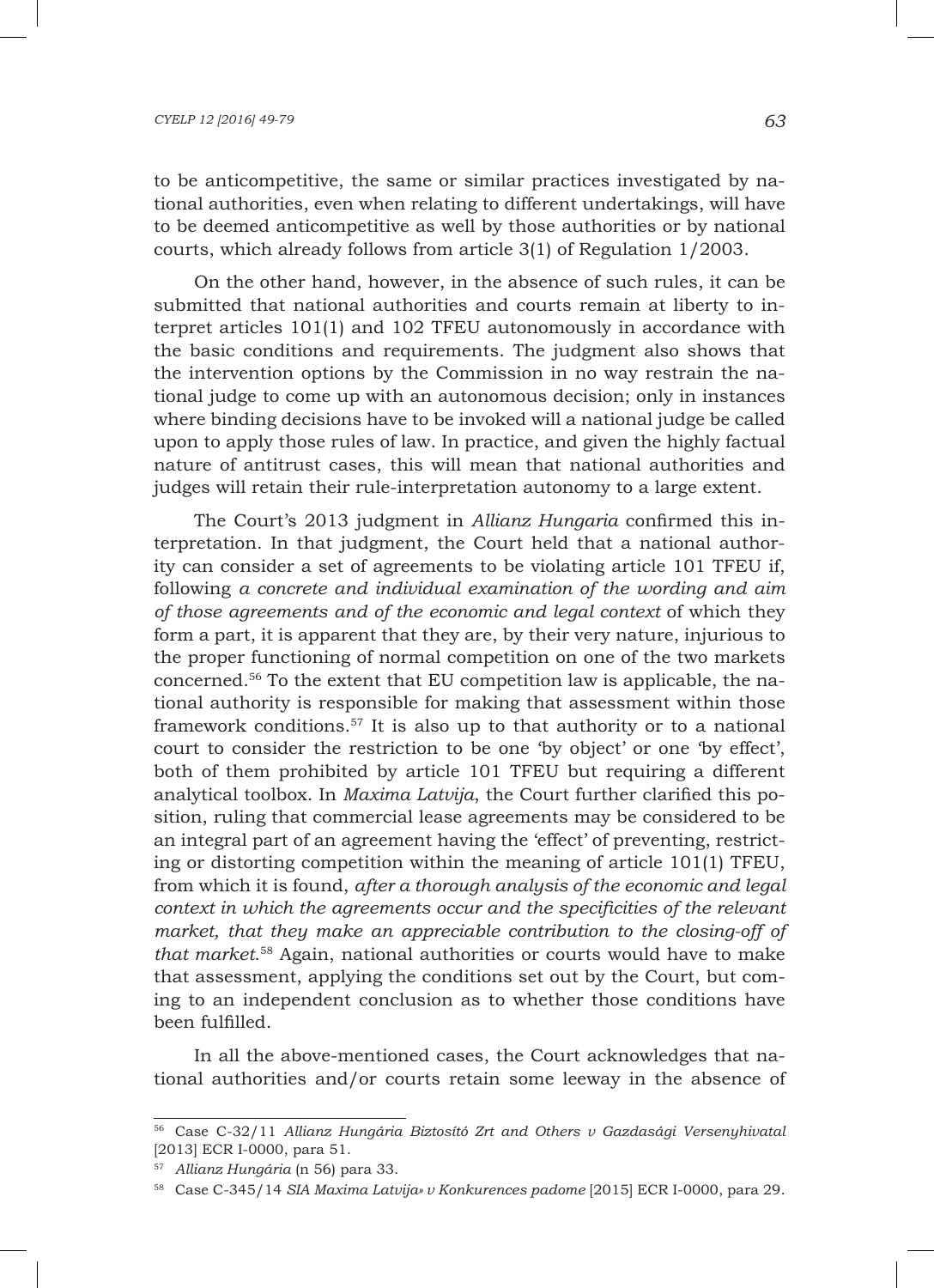clear-cut precedent EU law decisions on the specific matter. Although Member States have been delegated the task to apply and interpret EU antitrust law as established by the EU institutions, including the European Commission and the Court of Justice, Regulation 1/2003 also envisaged situations in which no such precedent decisions exist. In those situations, open-ended provisions can in principle be interpreted by national authorities and national courts, although the Commission and Court of Justice retain the final authority over such decisions. In practice, this amounts to situations where national authorities and courts retain autonomous decision-making powers, until the Commission or Court of Justice rules differently. This regime, which in constitutional law terms resembles a framework of 'pre-emption' of Member State level competences (Member States remain competent unless and until supranational law extends to, replaces and contradicts earlier regulations or decisions adopted at Member State level). It follows from this that national authorities and courts can adopt decisions, within the open-textured framework left by articles 101 and 102 TFEU, which could nevertheless be pre-empted by later supranational decisions. Such pre-emption of decisions or powers is in principle inherent to a regime of shared competences rather than exclusive competences. As the case law mentioned here demonstrates, the Court seems to accept this as a reality in EU antitrust law enforcement, especially in instances of substantive law where Regulation 1/2003 did not intervene to regulate EU-Member State interactions.

# *2.2.2 Beyond classical dual federalism in the absence of procedural harmonisation*

Even more remarkably, the line of case law grounded in some kind of pre-emption of competences in the realm of the substantive law application and interpretation of EU antitrust law can also be found in relation to procedural issues that have not as such been covered by the provisions of Regulation 1/2003. The judgments in *Vebic*, *Pfleiderer* and *Eturas* confirm this approach.

In *Vebic*, the Court was asked to interpret article 35(1) of Regulation 1/2003. According to that provision, 'the Member States shall designate the competition authority or authorities responsible for the application of Articles 101 and 102 of the Treaty in such a way that the provisions of this regulation are effectively complied with'. Whilst those authorities may include courts, the Regulation requires that some distinction between prosecuting and decision-making bodies of such a judicial authority are provided for.59 The conditions thus imposed seek to ensure that national authorities can effectively fulfil their roles as agents of the European

<sup>59</sup> Case C-439/08 *Vlaamse federatie van verenigingen van Brood- en Banketbakkers, Ijsbereiders en Chocoladebewerkers (VEBIC) VZW* [2010] ECR I-12471, para 62.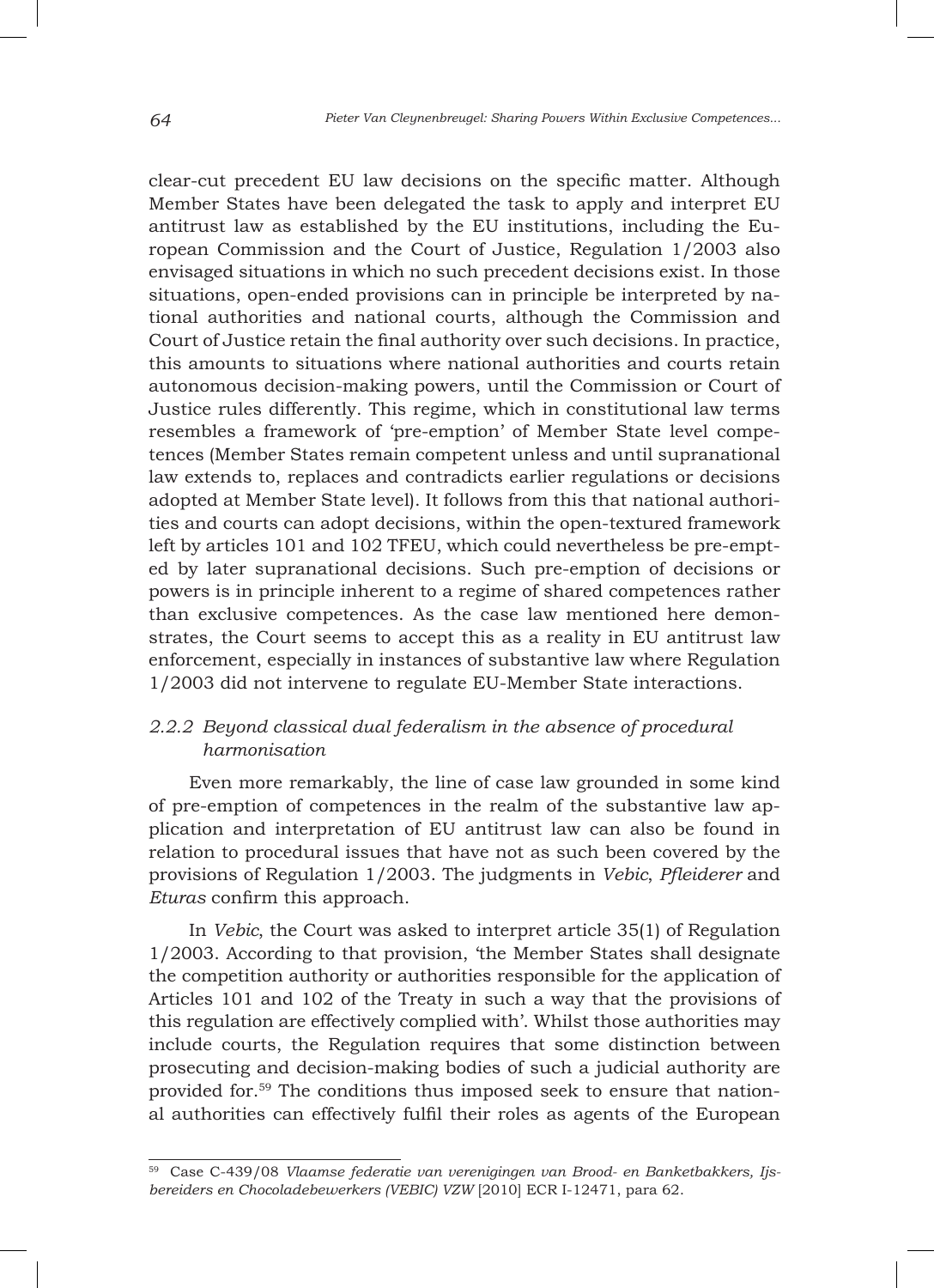Union and the implementation of the EU exclusive competences flowing therefrom. In its judgment, the Court ruled that article 35 implies that a national competition authority should be entitled to participate, as a defendant or respondent, in proceedings before a national court which challenge a decision that the authority itself has taken.<sup>60</sup> As a result, national authorities have to be structured so as to enable the effective implementation of EU antitrust law. At the same time, EU law does not impose specific conditions on the format and functioning of national competition authorities. Quite the contrary, those authorities can continue to function in the absence of more specific binding obligations imposed by the EU legislator, albeit within the confines set out by the Court of Justice through its interpretation of the principles of equivalence and effectiveness.

In *Pfleiderer*, the Court was asked to rule on whether or not a claimant in a private action for damages caused by anticompetitive behaviour could have access to confession statements filed under a leniency application and held by the national competition authority. The Court stated that the competition authorities of the Member States and their courts or tribunals applying articles 101 and 102 TFEU have to ensure that those provisions are applied in the general interest.<sup> $61$ </sup> In the absence of binding regulation under European Union law on the subject, it is for Member States to establish and apply national rules on the right of access by persons adversely affected by a cartel, to documents relating to leniency procedures.62 The Court went on to state that these national rules cannot however jeopardise the effective application of EU competition law.63 The effective application of article 101 TFEU through leniency programmes could be compromised if documents relating to a leniency procedure were disclosed to persons wishing to bring an action for damages, even if the national competition authorities were to grant the applicant for leniency exemption from the fine which they could have imposed. $64$  As a result, a person involved in an infringement of competition law would be deterred to pass on information to public enforcement authorities,<sup>65</sup> resulting in the diminished attractiveness of leniency programmes overall. At the same time, actions for damages before national courts can make a significant contribution to the maintenance of effective competition in the European Union.66 To that extent, it is necessary for a national judge to weigh the respective interests in favour of disclosure of the information

<sup>60</sup> *VEBIC* (n 59) para 64.

<sup>61</sup> Case C-360/09 *Pfleiderer AG v Bundeskartellamt* [2011] ECR I-5161, para 19.

<sup>62</sup> *Pfleiderer* (n 61) para 23.

 $63$  ibid, para 24.

<sup>64</sup> ibid, para 26.

<sup>&</sup>lt;sup>65</sup> ibid, para 27.

 $66$  ibid, para 29.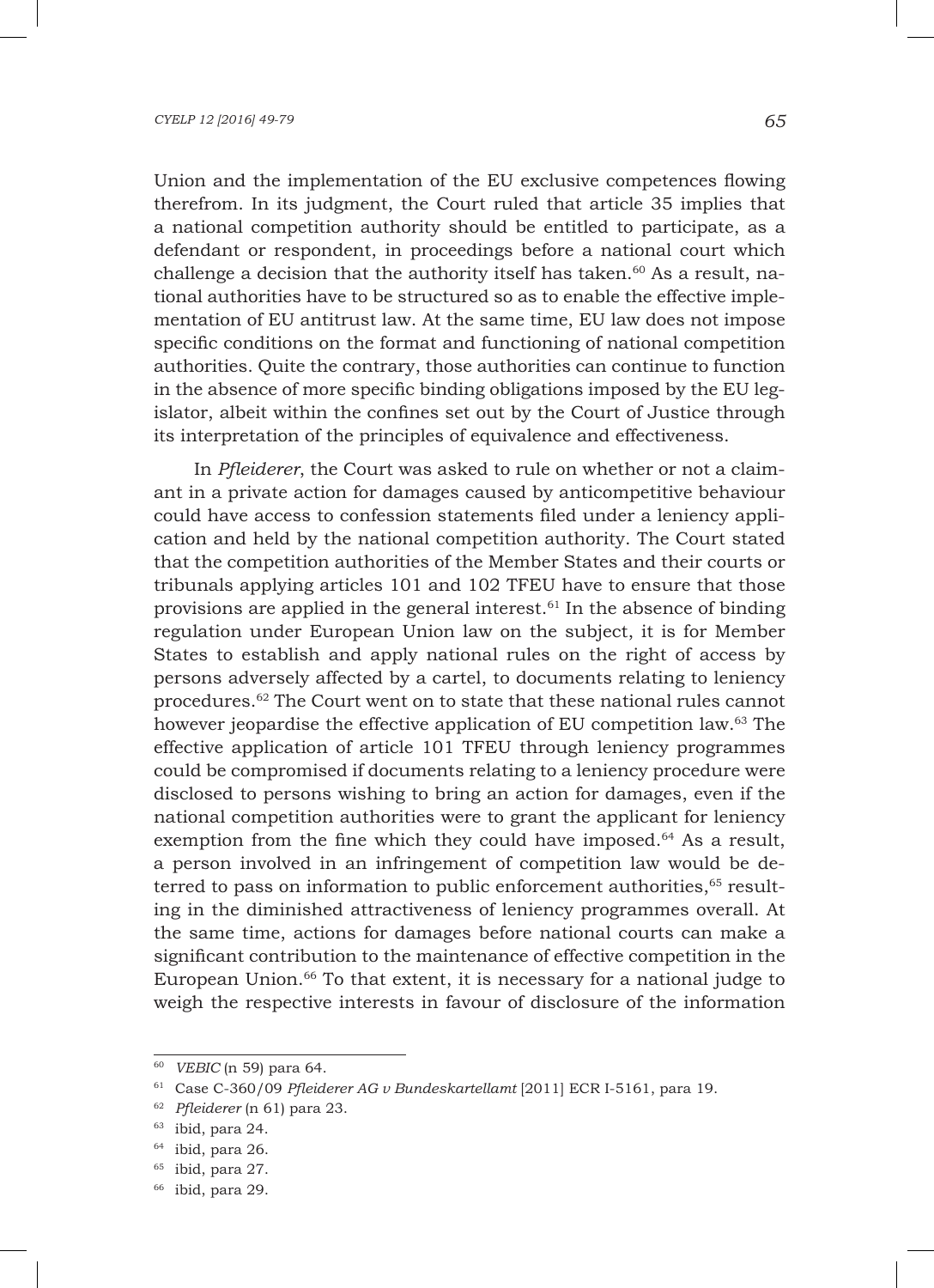and in favour of the protection of that information provided voluntarily by the applicant for leniency.<sup>67</sup> Weighing should take place on a caseby-case basis, taking into account all the relevant factors of the case.68 EU law does not as such preclude a person who has been adversely affected by an infringement of EU competition law and is seeking to obtain damages from being granted access to documents relating to a leniency procedure involving the perpetrator of that infringement. However, it is for the courts and tribunals of the Member States, on the basis of their national law, to determine the conditions under which such access must be permitted or refused by weighing the interests protected by EU law.<sup>69</sup>

In those circumstances, national courts effectively have to balance whether or not access should be granted. As the Court held subsequently in *Donau Chemie,* EU law not only permits such balance in the absence of binding EU rules, it also pre-empts Member States from maintaining legislative provisions that limit such balancing.70 The system set up by this case law confirms the pre-emption approach. Member States can keep balancing mechanisms in existence, but cannot as such restrict any such balancing that would go against the framework established by the Court of Justice. Only binding procedural rules at the EU level would be able to restrict such balancing. In Directive 2014/104/EU, which is currently being transposed, limits to such balancing have indeed been imposed as a matter of EU law.71 Prior to the adoption of those rules, national judges were entirely free to complete autonomous balancing assessments.72

*Eturas* presents the latest confirmation of a similar pre-emption approach. The case concerned a Lithuanian online platform for travel agents, through which messages regarding pricing policies were distributed, which were subsequently incorporated in the technical algorithms

 $67$  ibid, para 30.

<sup>68</sup> ibid, para 31.

 $69$  ibid, para 32. The German judge refused access to the requested documents in the national case. See Amtsgericht Bonn, *Pfleiderer/Bundeskartellamt*, judgment of 18 January 2012, 51 Gs 53/09 AG Bonn.

<sup>70</sup> Case C-536/11 *Donau Chemie* [2013] ECR I-0000, para 35. For more reflections on disclosure of documents induced by national judges, see Elsbeth Beumer and Agis Karpetas, 'The Disclosure of Files and Documents in EU Cartel Cases: Fairytale or Reality?' (2012) 8 European Competition Journal 123, 129-130.

<sup>71</sup> Art 6(6) of Directive 2014/104/EU of the European Parliament and of the Council of 26 November 2014 on certain rules governing actions for damages under national law for infringements of the competition law provisions of the Member States and of the European Union [2014] OJ L349/1.

<sup>72</sup> See on that shift, Pieter Van Cleynenbreugel, 'Embedding Procedural Autonomy: The Directive and National Procedural Rules' in Maria Bergström, Marios Iacovides and Magnus Strand (eds), *Harmonising EU Competition Litigation. The New Directive and Beyond* (Hart 2016) 113-115.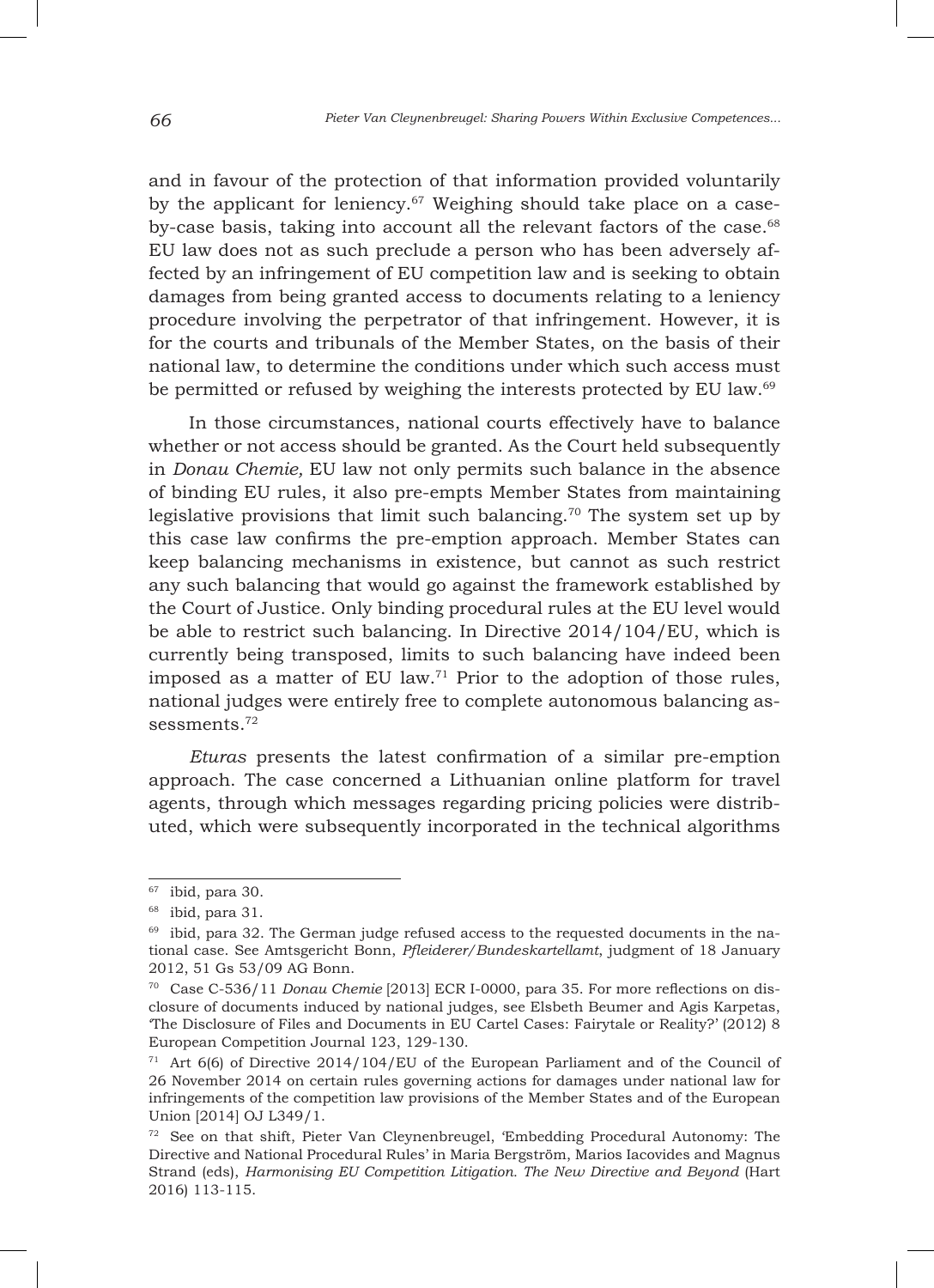governing the platform's functioning.73 Although the case includes many other novelties relating to online platforms and EU antitrust law,<sup>74</sup> the Court equally clarified the roles of national authorities in the absence of more specific binding procedural rules. It held that it remains for the national court to examine – on the basis of the national rules governing the assessment of evidence and the standard of proof – whether, in view of all the circumstances before it, the dispatch of a message, such as that at issue in the main proceedings, may constitute sufficient evidence to establish that the addressees of that message were aware of its content.75 At the same time, the Court explicitly acknowledged that the presumption of innocence precludes the referring court from considering that the mere dispatch of that message constitutes sufficient evidence to establish that its addressees ought to have been aware of its content. In doing so, the Court established a limit within which Member States' interpretative autonomy can be exercised safely. Once again, it can be inferred from this judgment that Member States' authorities and courts remain at liberty to organise evidence procedures, albeit within some limits set at the EU level. Those limits effectively prevent Member States from taking independent action. Beyond those limits, however, national procedural and enforcement competences remain fully in existence.

All the cases touched upon here demonstrate again that, in the absence of binding procedural rules imposing clear obligations on Member States' authorities and courts as a matter of EU law, those authorities and courts remain at liberty to apply national law rules or their own assessment schemes. They will only be pre-empted from doing so if EU law imposes additional conditions or to the extent that new binding procedural rules are being adopted at the EU level. Again, it would seem that principles of pre-emption – traditionally at stake only in relation to shared competences spheres – are functioning against the background of the implementation of EU antitrust enforcement, embedded within the EU's exclusive competences.

### *2.2.3 A brief comparison of both strands of case law*

It appears from the previous section that Regulation 1/2003 established, at least in some respects, a classical dual federalism enforcement system, on the basis of which national authorities and courts are being considered agents or delegates of the EU institutions whenever they are required to apply EU antitrust law. Clear obligations imposed on them and additional intervention opportunities granted to the European Com-

<sup>73</sup> Case C-74/14 *'Eturas' UAB and Others v Lietuvos Respublikos konkurencijos taryba* [2016] ECR I-0000, para 6-11.

<sup>74</sup> ibid, para 43.

 $75$  ibid, para 33.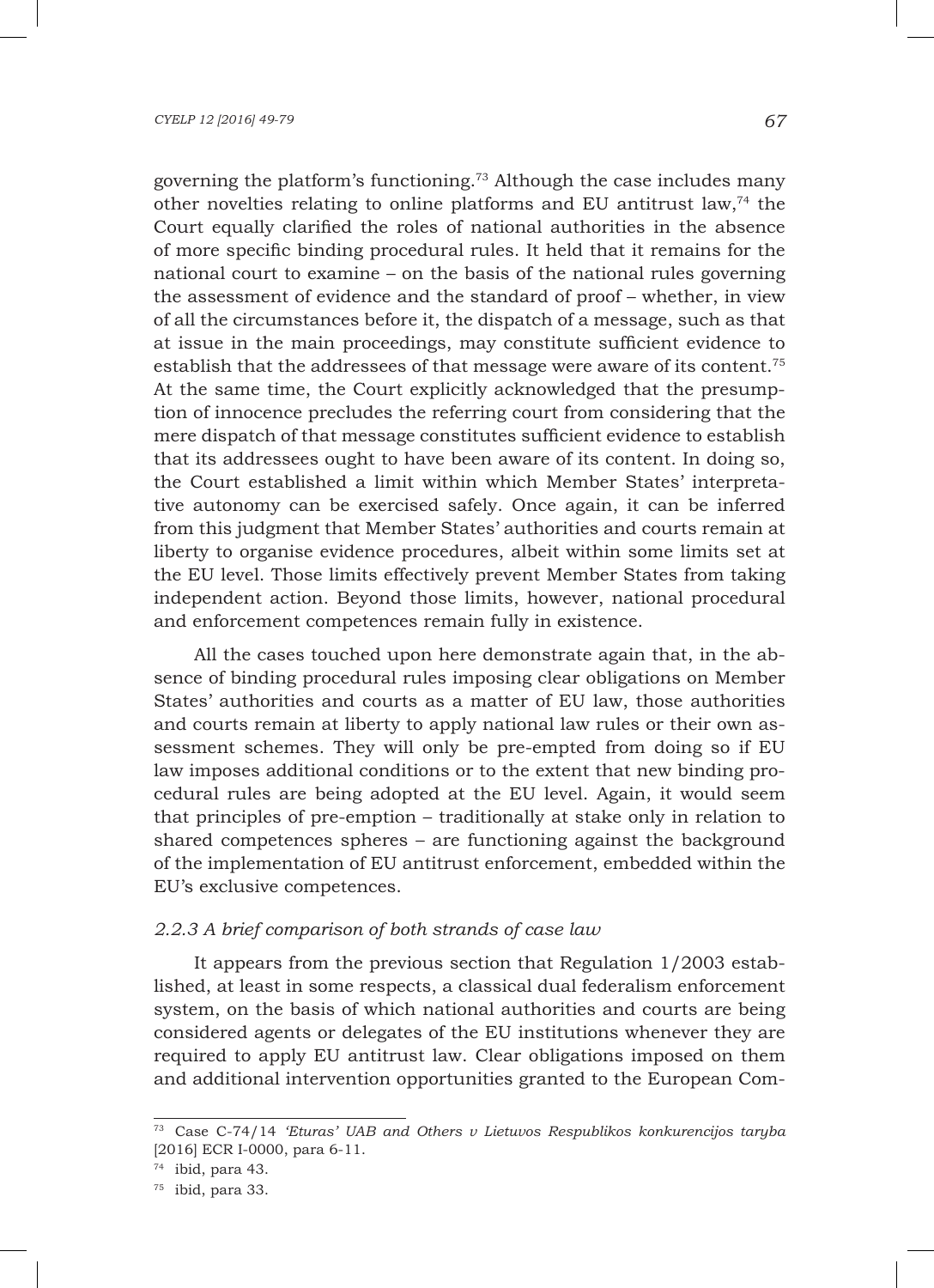mission seem to indicate that national authorities and courts cannot exercise EU antitrust enforcement competences in a truly autonomous way. The Court's interpretation of the mechanisms thus outlined in Regulation 1/2003 also confirms that position.

At the same time, however, in the absence of a specific procedural harmonisation mechanism or in the substantive law determination and resolution of a specific case, it is clear that Member States' authorities and courts retain significant decision-making autonomy, which will only be pre-empted by future contrary interpretations by the Court of Justice or the Commission. As a result, in those instances, principles governing the pre-emption of Member States' competences appear to underlie the Court's case law, despite EU competition law being an exclusive competence, in which case pre-emption is considered not to be at issue.

The question can therefore legitimately be raised whether more explicit recognition of EU pre-emption principles applicable in relation to shared competences can be used to structure, limit and enable the system that seems to be underlying the above-mentioned cases implicitly. The next section will address that question.

### **3 Rethinking EU antitrust law dual federalism beyond delegation**

The above-mentioned overview of cases demonstrates that the traditional 'delegation'-'exclusive competence' principles no longer seem to fit fully the operations of the EU antitrust enforcement system. In fact, the Court of Justice rather seems to presume the existence of pre-emption principles underlying and governing the relationship between EU institutions and national authorities in the application of EU antitrust law. As a result, questions can be raised regarding the existence and applicability of such principles in EU law in general.

This section argues that such principles do indeed exist and are applicable to EU antitrust enforcement (3.1). Such a finding confirms the argument made in other fields of EU law that the European Union is indeed moving from a dual federalism to a more cooperatively structured federal-like entity. Acknowledging this 'cooperative federalism' reality within the field of EU antitrust enforcement raises questions on the need for more explicit constitutional recognition of pre-emption strategies inherent in EU law that could apply in this domain. Building on that need, the final part of this section offers some antitrust-specific suggestions for bringing the dual federalism framework on a par with shared enforcement realities (3.2).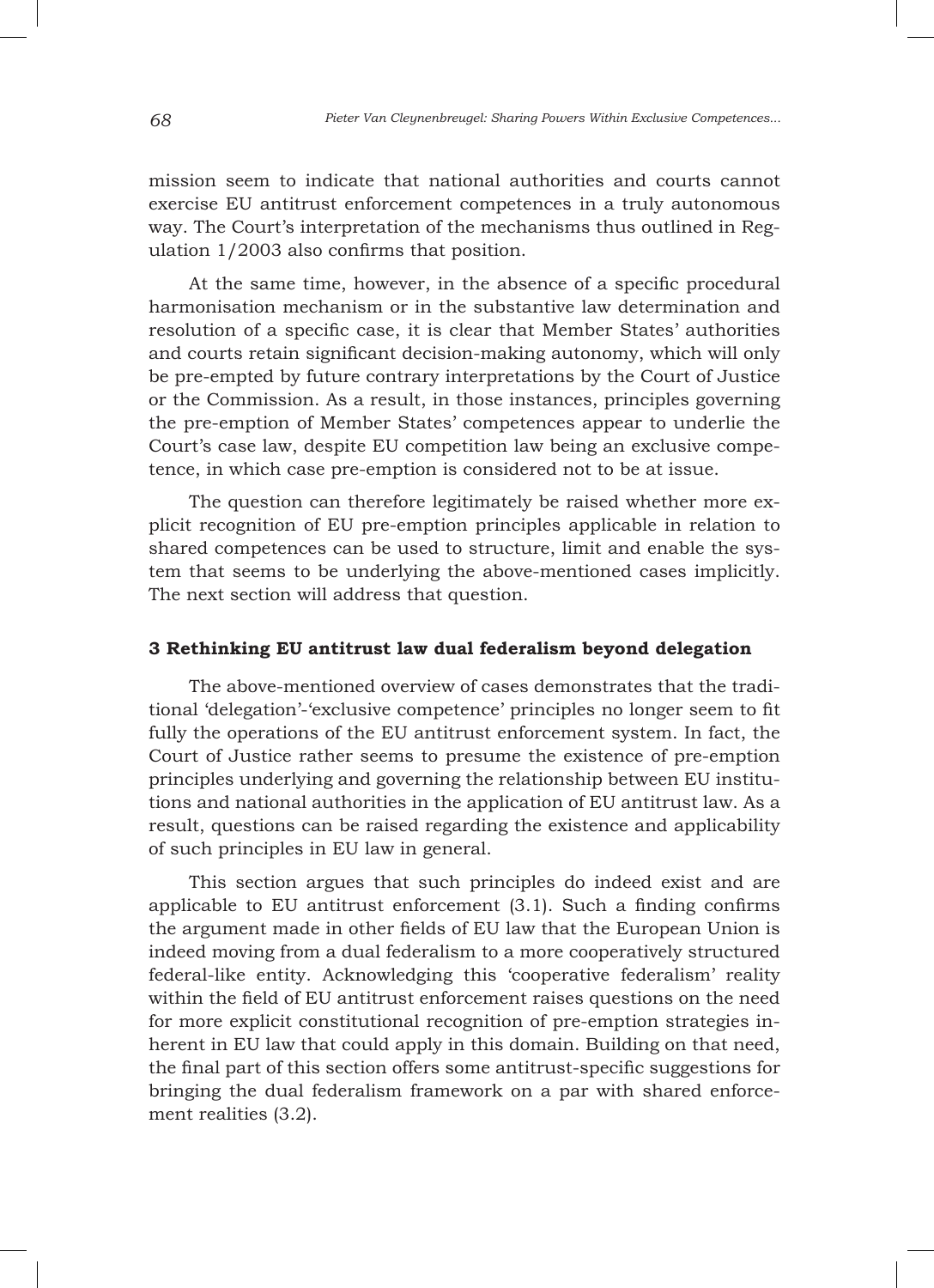### *3.1 From delegation to pre-emption in EU antitrust enforcement*

The case law examples outlined in the previous section seem to reflect principles regarding the pre-emption of regulatory powers prevailing in EU shared competences (3.1.1). It will be submitted that the two types of pre-emption types generally considered to apply in European Union law can indeed effectively be found underlying this case law (3.1.2).

### *3.1.1 Pre-emption as a technique underlying EU shared competences*

Traditionally, a federally structured system of shared regulatory competences presupposes a constitutional set of conflict rules capable of addressing potential conflicts between multiple governance levels.76 Principles of federal supremacy and pre-emption have traditionally sought to avert these conflicts.77 The EU's constitutional system poses no exception in that regard. The Court of Justice accepted that EU law cannot only produce direct effect in national legal orders,<sup>78</sup> but that direct effect also implies the primacy of EU law over national law in the case of conflicts between a supranational and a national norm.<sup>79</sup> In a system of shared competences, the emphasis on primacy also almost naturally implies a principle of federal pre-emption.80 Pre-emption in that understanding encompasses a set of principles determining to what extent<sup>81</sup> national law can be set aside when supranational legislation is enacted.<sup>82</sup>

Although pre-emption is at the heart of EU legal integration, EU law is not governed by a singular or clearly structured pre-emption doctrine.

<sup>76</sup> On that issue, see Gerald Conway, 'Conflicts of Competence Norms in EU Law and the Legal Reasoning of the ECJ' (2010) 11 German Law Journal 967.

<sup>77</sup> Schütze refers to supremacy and pre-emption. See Robert Schütze, 'Supremacy without Pre-emption? The Very Slowly Emergent Doctrine of Community Pre-emption' (2006) 43 CML Rev 1023, 1024. The principle of sincere cooperation ensures a similar connection in an ever more integrated institutional realm and therefore could serve as both a regulative principle determining the extent of competence division from an institutional deliberation perspective as well as an operational principle governing its exercise. See Lawrence Gormley, 'Some Further Reflections on the Development of General Principles of Law within Article 10 EC' in Ulf Bernitz, Joachim Nergelius and Cecelia Gardner (eds), *General Principles of EC Law in a Process of Development* (Kluwer 2008) 310.

<sup>78</sup> Case 26/62 *Van Gend & Loos* [1963] ECR 3 (English Special Edition, 1).

<sup>79</sup> Case 6/64 *Costa Enel* [1964] ECR 585; Case 11/70, *Internationale Handelsgesellschaft mbH* [1970] ECR 1125.

<sup>&</sup>lt;sup>80</sup> For an introductory overview of pre-emption as a principle of federal law in the US, see Mark D Rosen, 'Contextualizing Preemption' (2008) 102 Northwestern University Law Review 781. See also Daniel Farber, 'Federal Preemption of State Law: The Current State of Play' UC Berkeley Public Law Research Paper No. 1740043 <http://papers.ssrn.com/sol3/ papers.cfm?abstract\_id=1740043&rec=1&srcabs=1778363> accessed 24 May 2016.

<sup>81</sup> Schütze (n 77) 1039. See also António Goucha Soares, 'Pre-Emption, Conflicts of Power and Subsidiarity' (1998) 23 EL Rev 132; Daniel Cross, 'Pre-Emption of Member State Law in the European Economic Community. A Framework for Analysis (1992) 29 CML Rev 447. <sup>82</sup> Schütze (n 77) 1033.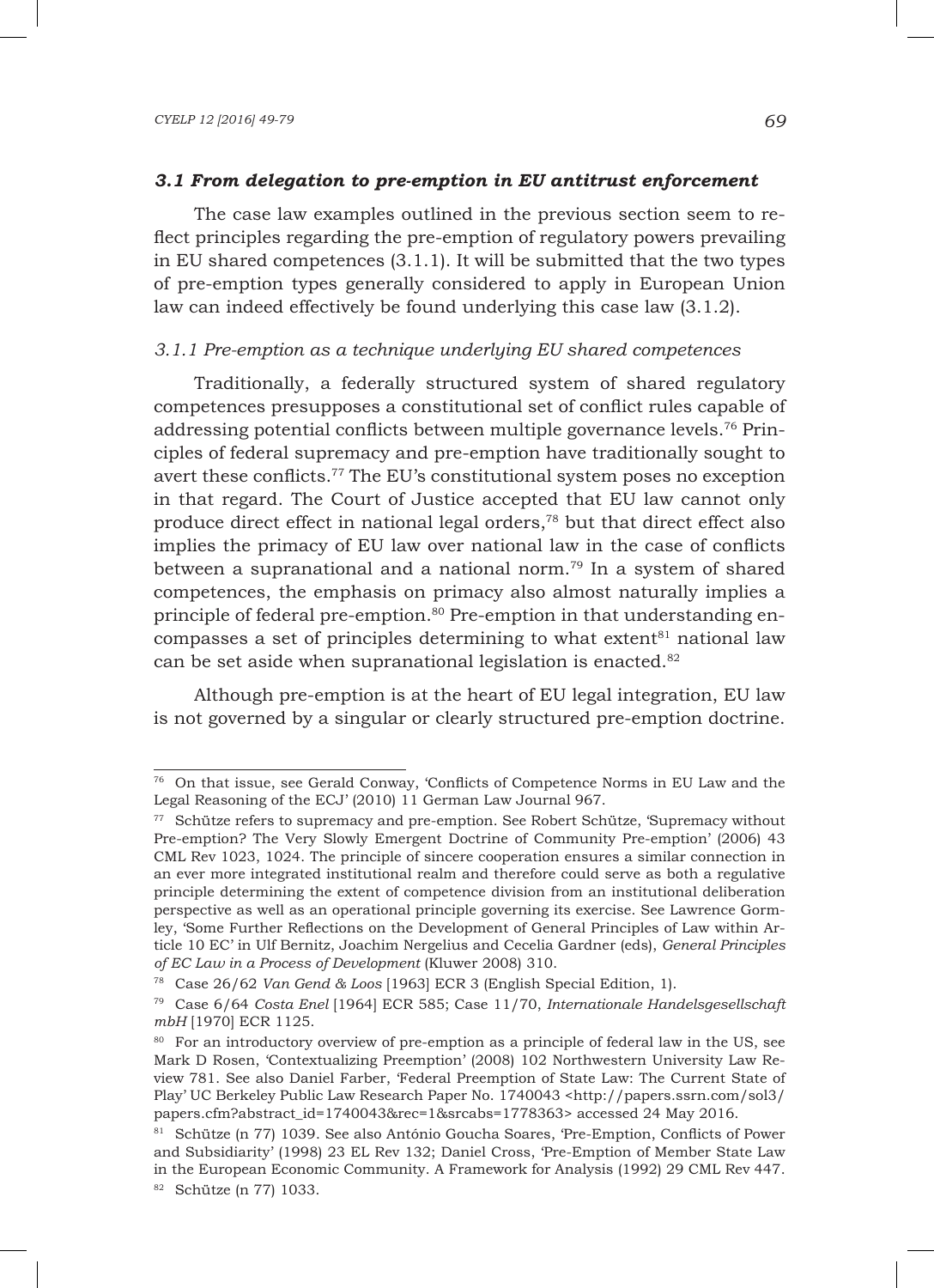On the contrary, three types of pre-emption can simultaneously be identified within EU law. The actual conditions governing their applicability and scope appear to differ from EU policy field to policy field.<sup>83</sup> It follows that different pre-emption strategies can accompany specific secondary legislation initiatives or the pragmatic interpretation of certain legal bases included in the Treaties.<sup>84</sup> In his work on pre-emption, Schütze distinguished between three typologies of pre-emption in that regard: field pre-emption, rule pre-emption and obstacle pre-emption.

Field pre-emption refers to an explicit veto by a federal legislative or regulatory body for States to enact norms in a given policy field. By virtue of legislative or regulatory action taken in a field, supranational or federal law is considered to have a jurisdictional monopoly to the detriment of federated entities, irrespective of whether these entities' norms directly conflict with the enacted supranational rules.<sup>85</sup> Field pre-emption technically establishes exclusive competences at the supranational or federal level. As a result, field pre-emption results in a sphere of exclusivity being created. It would not be entirely unimaginable that within such a sphere of exclusivity, the supranational level would again delegate some powers to the Member States, which would then be considered as agents of the supranational level.<sup>86</sup>

Rule pre-emption on the other hand takes the existence of shared competences as its starting point.87 Although jurisdiction remains shared, rule pre-emption presupposes national rules will be trumped by directly conflicting supranational rules.<sup>88</sup> From that perspective, the determination of 'direct conflicts' will be crucial to determine the regulatory scope granted to both supranational and national rules.<sup>89</sup> The Court of Justice, relying on the principle of supremacy, determines the existence of such conflicts and offers the remedy of non-application of conflicting Member State law provisions in this particular situation.<sup>90</sup>

<sup>83</sup> On that argument, see Schütze (n 9) 187.

<sup>84</sup> For that pragmatic view, see also Joseph Weiler, 'The Community System: The Dual Character of Supranationalism' (1981) 1 YEL 267, 295.

<sup>85</sup> Schütze (n 77) 1035.

<sup>86</sup> As art 2(1) TFEU itself makes clear in its definition of exclusive competences.

<sup>&</sup>lt;sup>87</sup> Konstadinides refers to this kind of pre-emption as implied pre-emption always solved in favour of EU law, at least in the absence of clarifying secondary Union legislation, see Theodore Konstadinides, *Division of Powers in European Union Law. The Delimitation of Internal Competence between the EU and the Member States* (Kluwer 2009) 170.

<sup>88</sup> Schütze (n 77) 1037.

<sup>&</sup>lt;sup>89</sup> For the nascence of the pragmatic framework in that regard, see Weiler (n 84) 278.

<sup>90</sup> For examples in this regard, Case 106/77 *Amministrazione delle Finanze dello Stato v Simmenthal SpA* [1978] ECR 629; Case 102/79 *Commission v Belgium* [1980] ECR 1487, para 15; Case 149/79 *Commission v Belgium* [1980] ECR 3903, para 19; Case C-473/93 *Commission v Luxemburg* 1996 ECR I-3255, para 26; Case C-285/98 *Tanja Kreil v Bundesrepublik Deutschland* [2000] ECR I-105, para 23; Case C-119/05 *Ministero dell'Industria,*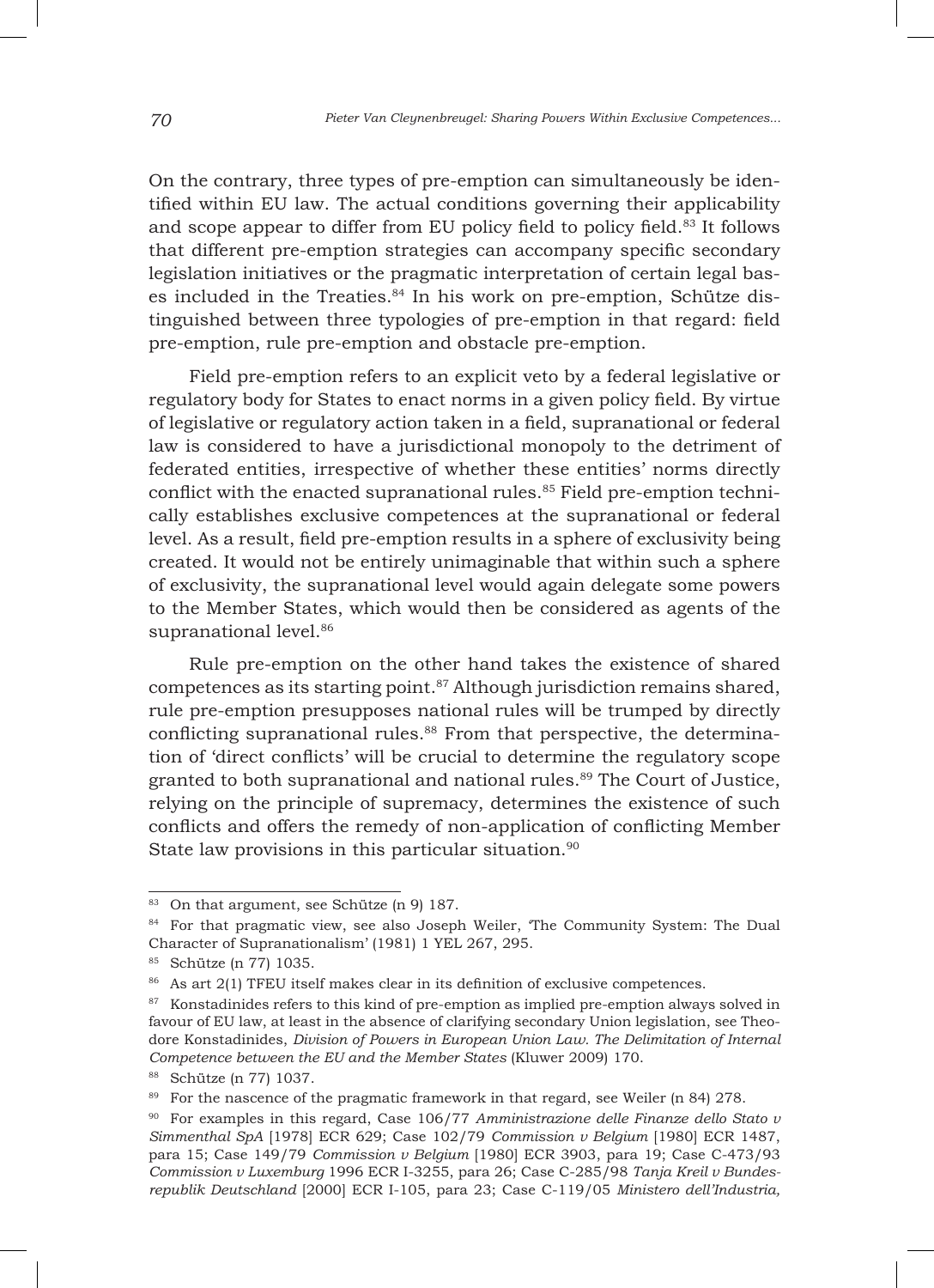Obstacle pre-emption allows supranational law to strike down national rules that constitute obstacles to the objectives to be realised by the supranational level. Stated otherwise, this doctrine allows Member States to continue adopting rules, but only to the extent that they do not impede the full effectiveness of supranational rules. National law could in that regard be pre-empted even when these national rules do not directly conflict with, but merely impose obstacles on, the implementation of supranational provisions.91 According to this doctrine, the Court of Justice has to determine, in more or less general or specific terms, the existence of the conditions which have to be fulfilled for such an indirect conflict to be in place. $92$ 

## *3.1.2 Pre-emption in the Court's antitrust enforcement case law*

These three types have, above all, been identified throughout EU shared competences frameworks.93 The lack of a general pre-emption framework and the pragmatic application of pre-emption strategies in the European Union at the same time hint at the existence of constitutionally fluid boundaries between exclusive and shared competences. To the extent that the European Union accepts field pre-emption to take place in certain policy areas, competences can shift from the *shared* to the *de facto exclusive* sphere of EU competences. Applying this pragmatic understanding of pre-emption strategies to the realm of EU exclusive competences, no EU constitutional provision would seem to impede the inverse operation from EU exclusive competences to *de facto shared competences*. This is all the more so regarding the implementation and application of EU law in Member States' legal orders, where the EU consistently relies on Member States administrations to enforce European Union law. As more enforcement powers are being 'delegated' within the realm of EU exclusive competences, pre-emption principles generally underlying shared competences can implicitly enter the realm of EU competence demarcation debates. The Court's case law on the application of articles 101 and 102 TFEU by national competition authorities and courts precisely demonstrates this option. It should nevertheless be clear at the outset that, just as in its case law on shared competences, $94$  the Court

*del Commercio e dell'Artigianato v Lucchini SpA, formerly Lucchini Siderurgica SpA* [2007] ECR I-6199.

<sup>91</sup> See Schütze (n 77) 1036.

 $92$  The Court does not always refer to pre-emption in this regard; nevertheless, the principle of effectiveness in relation to national procedural rules constitutes a good example in this respect. See Pieter Van Cleynenbreugel, 'Procedural Autonomy as Integration-reinforcement: The Court of Justice of the European Union and National Procedural Choices' in Wouter Werner and Lukasz Gruszczynki (eds), *Standards of Review in International Courts and Tribunals* (OUP 2014) 175.

<sup>93</sup> Schütze (n 77) 1040.

<sup>&</sup>lt;sup>94</sup> See on that argument Schütze (n 77) 1038.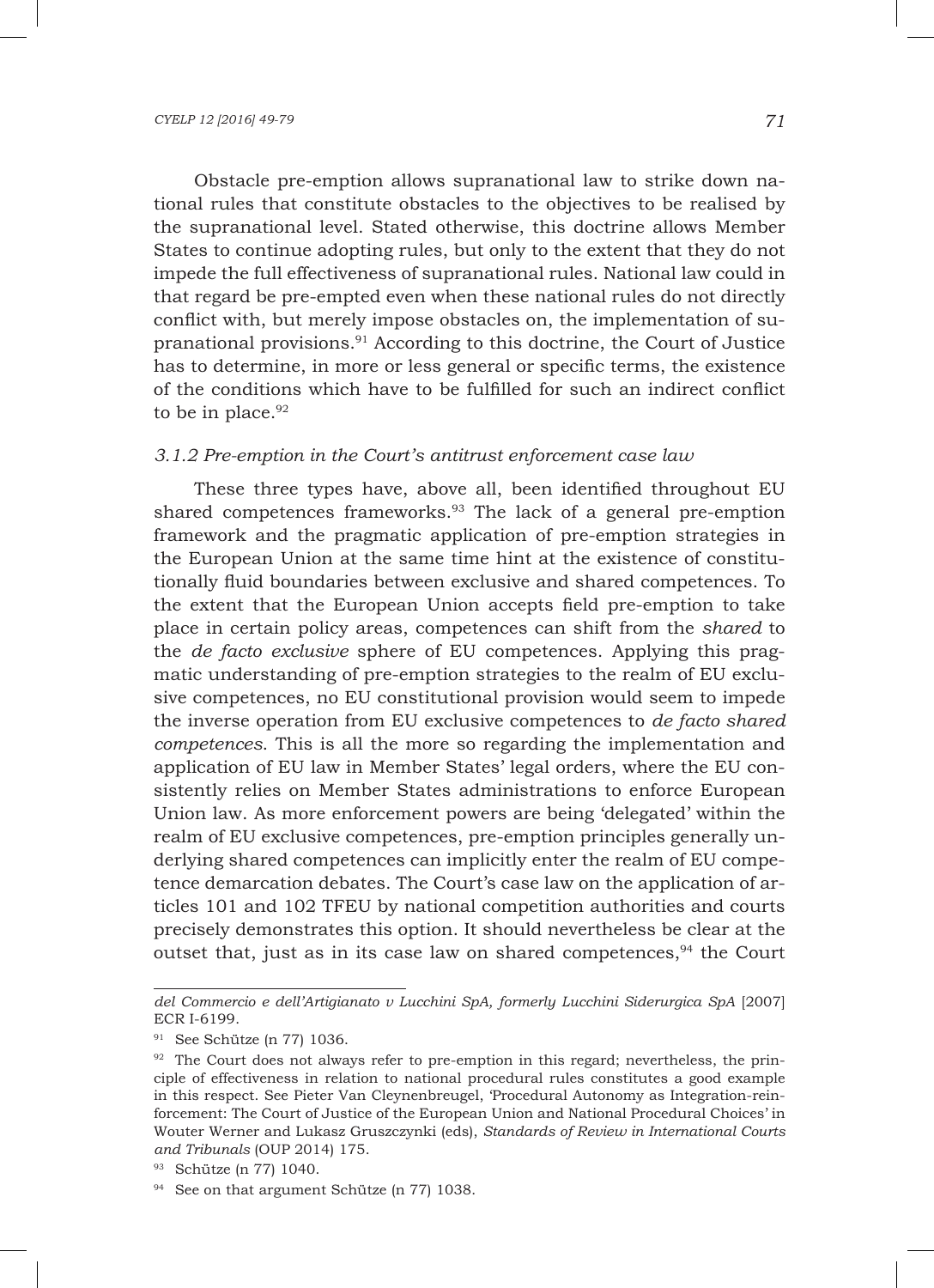does not explicitly refer to doctrines of pre-emption. The techniques applied by it do however resemble or approach some of the pre-emption categories defined by the literature and outlined in the previous section.

The most obvious example of pre-emption-like principles being applicable relates to the case law on antitrust enforcement procedures in the absence of harmonisation measures. *Vebic* and *Eturas* clearly indicate that Member States remain free to establish institutional structures and procedural rules enabling EU antitrust enforcement, as long as those national rules do not conflict indirectly with the goals of EU antitrust enforcement set at the supranational level. In case of a conflict with those goals (non-participation of the authority in proceedings against its own decisions or the applicability of rules governing standard of proof that do not enable an infringement of articles 101 and 102 to be effectively proven), Member States will be pre-empted from keeping those rules in place. The existence and avoidance of such conflicts depends entirely on the Court finding them and on it requesting the Member States to address them in particular situations. From the point of view of predictability, Member States have no certainty as to whether such an indirect obstacle with vague and likely modifiable goals of EU antitrust enforcement will have to be remedied. EU antitrust literature shows that the goals of EU antitrust law in general, as well as the goals of EU antitrust enforcement in particular, are subjected to highly diverging interpretations.<sup>95</sup> In acting so and in implicitly identifying conflicts between EU policy goals and Member State rules, the Court firmly applies techniques that can be classified as obstacle pre-emption techniques. In this understanding, obstacle pre-emption offers the Court of Justice a competence division technique, allowing EU law to intervene in and address some choices made at the Member State level that seem to conflict with evolving EU goals.

The *Pfleiderer* and *Donau Chemie* judgments confirm the obstacle pre-emption approach taken in the context of the absence of procedural harmonisation, but also reflect the limited scope of this approach once harmonisation takes place. In projecting a balancing approach regarding access to documents relevant in a private damages action, the Court considered Member States' legislation impeding such a balance to be an obstacle to the realisation of one of the EU antitrust enforcement goals.

<sup>95</sup> For an overview of debates in this regard, see Rein Wesseling, *The Modernisation of EC Antitrust Law* (Hart 2000) 80-83; Laura Parret, 'Shouldn't We Know What We are Protecting? Yes We Should! A Plea for a Solid and Comprehensive Debate about the Objectives of EU Competition Law and Policy' (2010) 6 European Competition Journal 339; Pinar Akman, 'Consumer Welfare and Article 82 EC: Practice and Rhetoric' (2009) 32 World Competition 71; Barbara Jedličková, 'One Among Many or One Above All? The Role of Consumers and Their Welfare in Competition Law' (2012) 33 ECLR 568. For a different opinion, see Renato Nazzini, *The Foundations of European Union Competition Law. The Objective and Principles of Article 102* (OUP 2012).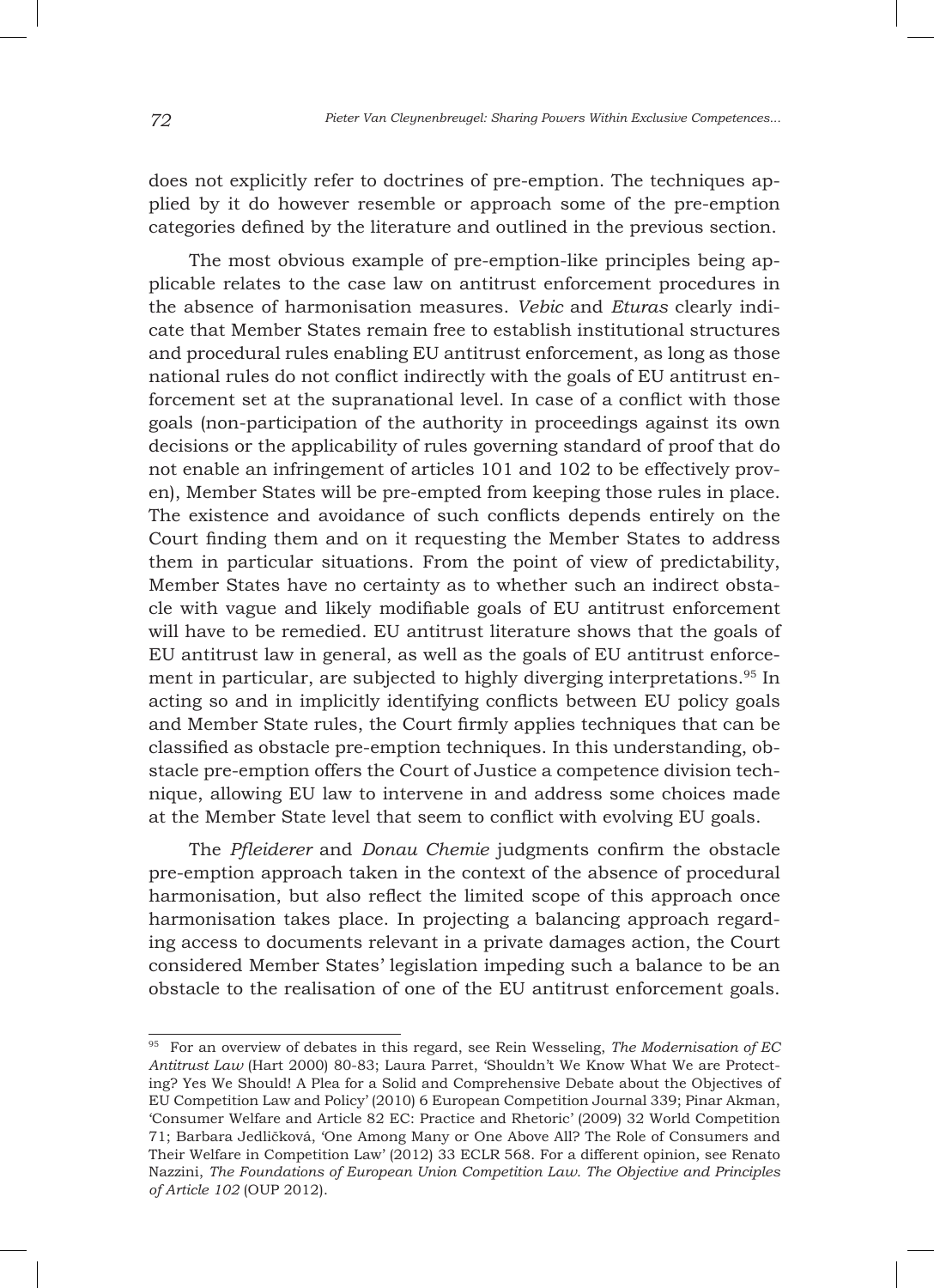Such an approach only holds in the absence of supranational rules which strike a more specific balance themselves. The adoption of Directive 2014/104/EU on damages actions and the clear prohibition to grant access to certain types of documents included therein will limit the scope of balancing to be conducted. In doing so, it will change the parameters within which obstacle pre-emption identified in both judgments will take place. In so stating, the Directive confirms a *delegation* of some balancing powers to national judges in individual damages actions. This shows that obstacle pre-emption techniques employed by the Court serve as a precursor to govern the exclusive EU antitrust enforcement field in the absence of more specific procedural harmonisation initiatives. Once secondary legislation imposes boundaries on Member States' actors' competences, the latter will have to operate within the confines set by that legislation, limiting the scope of obstacle pre-emption.

To the extent that secondary legislation has already set the parameters, the case law still hints at some kind of pre-emption coming into play. According to the Court's case law in *Expedia*, *Allianz Hungaria* and *Maxima Latvija*, Member States remain free to assess and apply opentextured EU legal norms to specific factual circumstances *in the absence of a previously issued binding decision by the Commission or the Court of Justice* in the same or a similar case. In its case law, the Court has given some interpretative room to Member States by excluding soft law from the scope of binding EU law decisions. The fact that Member States are obliged, as a matter of article 3 of Regulation 1/2003, to apply articles 101 and 102 TFEU in full means that they have been delegated some interpretative autonomy in doing so. In the exercise of such delegated powers, Member States can interpret articles 101 and 102 TFEU autonomously in the absence of a directly conflicting interpretative decision. Such a decision would create a supranational rule that effectively restrains the interpretative autonomy that Regulation 1/2003 in principle grants to Member States' authorities and courts.

That competence division system resembles the rule pre-emption features identified above in relation to shared competences. The existence of a 'direct conflict' triggering the pre-emption of Member States' interpretative freedom depends on the existence of Commission decisions or CJEU judgments having previously interpreted articles 101 or 102 TFEU regarding the same or a similar set of facts. As a result, such rule preemption is embedded within the delegation framework and conditional on the absence of an EU decision. As such, the Court truly presupposes a pre-emption approach, but only in the absence of specific interpretative guidance granted by the EU institutions. One could therefore say that the Regulation 1/2003 system is built on a framework of rule-interpretation pre-emption. This demonstrates that the powers delegated to Member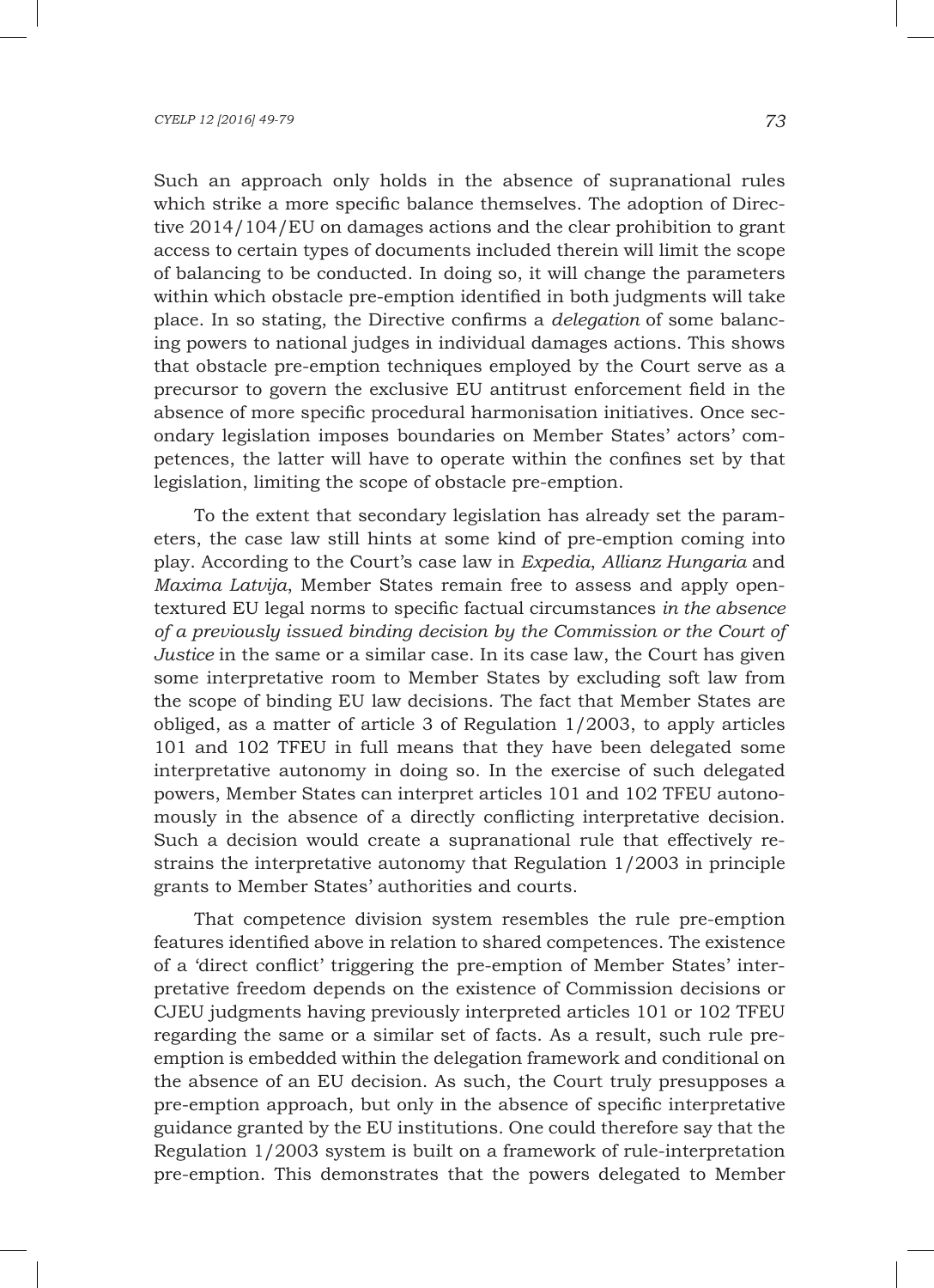States are rather fluid and depend on the EU institutions having adopted binding decisions; this seems to be the application of the very pre-emption techniques that underlie shared competences.

Although the Court does not recognise it explicitly, both strands of case law demonstrate that some kind of pre-emption techniques support the system set out by Regulation 1/2003. The Court embeds such techniques firmly within a domain of exclusive competence, by virtue of EU secondary legislation granting or delegating powers to the Member State level. This again demonstrates the fluidity between categories of exclusive and shared competences. The EU's particular system of 'cooperative federalism' does not seem to tolerate a rigid division between exclusive and shared competences;<sup>96</sup> the applicability, albeit implicitly, of shared competences pre-emption techniques within an exclusive competence domain in essence confirms that position in relation to EU antitrust enforcement.

## *3.2 Embedding pre-emption techniques in EU exclusive competences?*

To the extent that obstacle and rule(-interpretation) pre-emption techniques indeed implicitly underlie the Court's antitrust enforcement case law, questions can be raised genuinely about the need to recognise the presence of such techniques in the realm of exclusive EU antitrust competences more explicitly as a matter of EU constitutional law. More generally, explicit recognition of such pre-emption techniques within a domain of EU exclusive competences may offer better insights in what it still means to have an exclusive competence in today's European Union. Explicitly integrating pre-emption principles in the realm of exclusive competences may not only benefit the coherence and predictability of EU antitrust enforcement.

The current implicit references to pre-emption in the Court's antitrust enforcement case law and the uncertainties surrounding it support the belief that a more explicit recognition may be useful in order better to understand the roles of different actors within the realm of exclusive EU competences. An explicit recognition would not only guarantee a clearer and more predictable delineation of EU and Member States' competences in the enforcement of EU antitrust law, but would also give both supranational and Member States' authorities and jurisdictions tools to better determine their own roles within the EU's antitrust enforcement system.

With a view to promoting a more explicit recognition of pre-emption possibilities, four legal policy strategies can be envisioned. It can be questioned legitimately whether and to what extent the four proposed legal policy solutions would have any practical value to the application and

<sup>96</sup> Schütze (n 9) 188.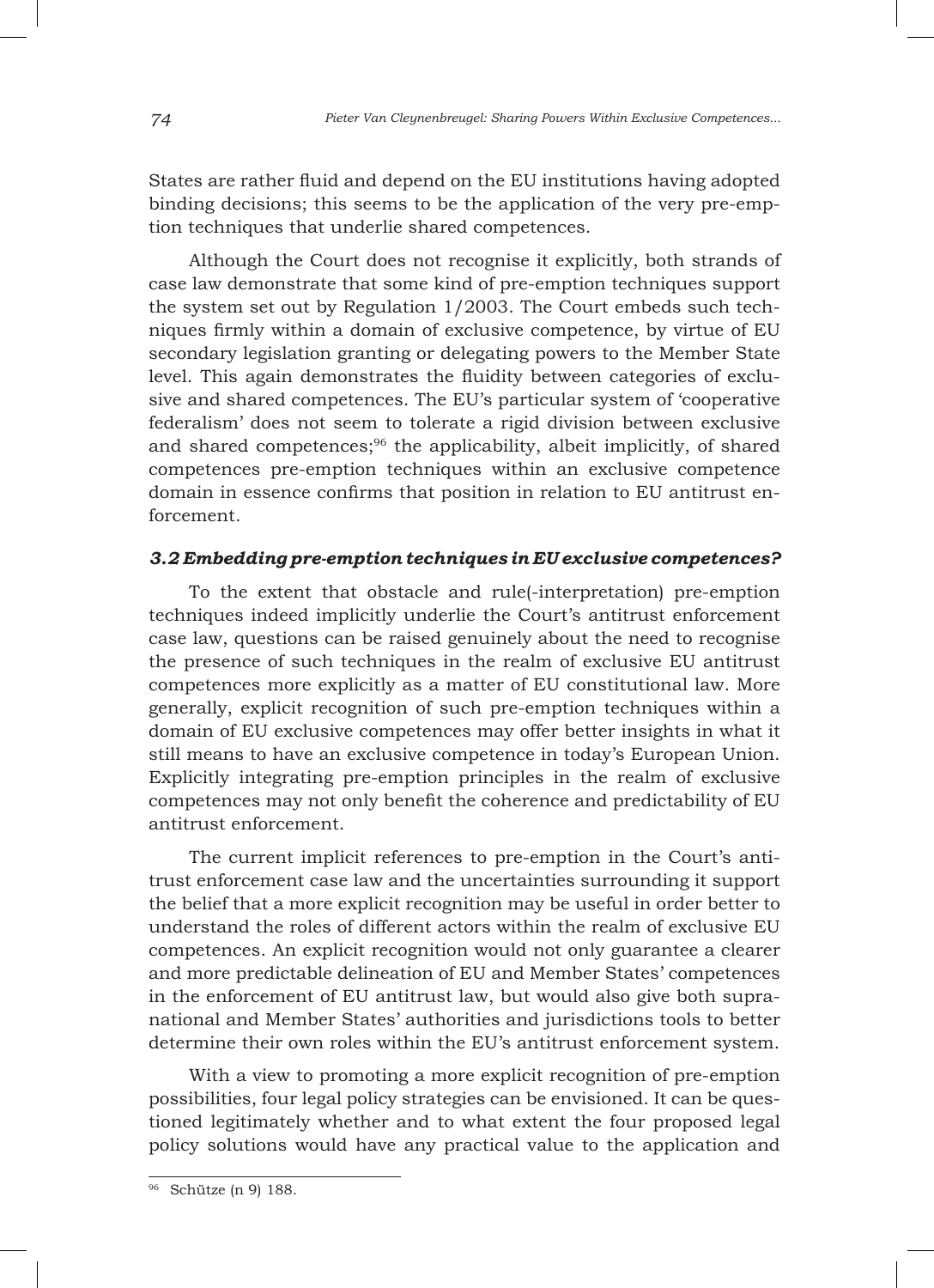interpretation of EU law. Given the lack of clarity on the scope and even necessity of a pre-emption doctrine in EU law in general, the proposals above all aim to clarify and better tailor EU enforcement realities to the principles underlying the EU's core constitutional features. Above and beyond the more explicit recognition of EU pre-emption realities and the increase in legal certainty flowing therefrom, it could be argued that their practical value would be limited indeed. At the same time, however, the four strategies offered here would allow more direct and focused reflection, from practical realities upwards, on the existence, scope and limits of pre-emption in EU antitrust enforcement and EU law more generally. As such, they would at least open up debates – which can be continued before and resolved by the EU Courts in litigation settings – on how to ensure an appropriate application of the EU's competence principles.

Firstly, the existence of pre-emption as a principle governing the exercise of 'delegated' exclusive competences could be recognised directly within the Treaty framework itself. Pre-emption does not feature in the Treaty framework and has only been identified implicitly in the Court's case law.97 An adaptation of the Treaties appears to be, from the point of view of predictability and legal certainty, the most appropriate format to ensure the constitutionality of pre-emption as applied within the realm of EU exclusive antitrust competences. The feasibility of this solution can nevertheless be questioned rightfully, as the scope of pre-emption doctrines and techniques lacks any explicit recognition in the field of shared competences as well.<sup>98</sup> Given that shared competences are the natural territory for pre-emption techniques and given that any reference to them is lacking in the Treaty provisions on shared competences, it would be rather strange to include an explicit reference to them in relation to exclusive competences in the absence of a fuller recognition of pre-emption as a principle also underlying shared competences.

Secondly, the Court of Justice could develop a more explicit preemption theory, resulting in a few clear-cut guidelines for national actors on how to deal with situations that potentially conflict with EU antitrust law. In doing so, a doctrine comparable to the primacy/supremacy doctrine could be more explicitly developed. As has been remarked on numerous occasions, however, the Court has so far refrained from doing this in the realm of shared competences. It would seem unlikely that the specific situation of EU antitrust enforcement would be taken as a starting point more fully to develop this doctrine as a matter of EU constitutional law. In addition, it can also be argued that it is not the Court's

<sup>&</sup>lt;sup>97</sup> See the pioneering work of Michel Waelbroeck, The Emergent Doctrine of Community Pre-emption: Consent and Redelegation' in Eric Stein and Terrance Sandalow (eds), *Courts and Free Markets: Perspectives from the United States and Europe* (Clarendon 1982) 458.

<sup>98</sup> As Schütze confirmed recently; see Schütze (n 77) 1032.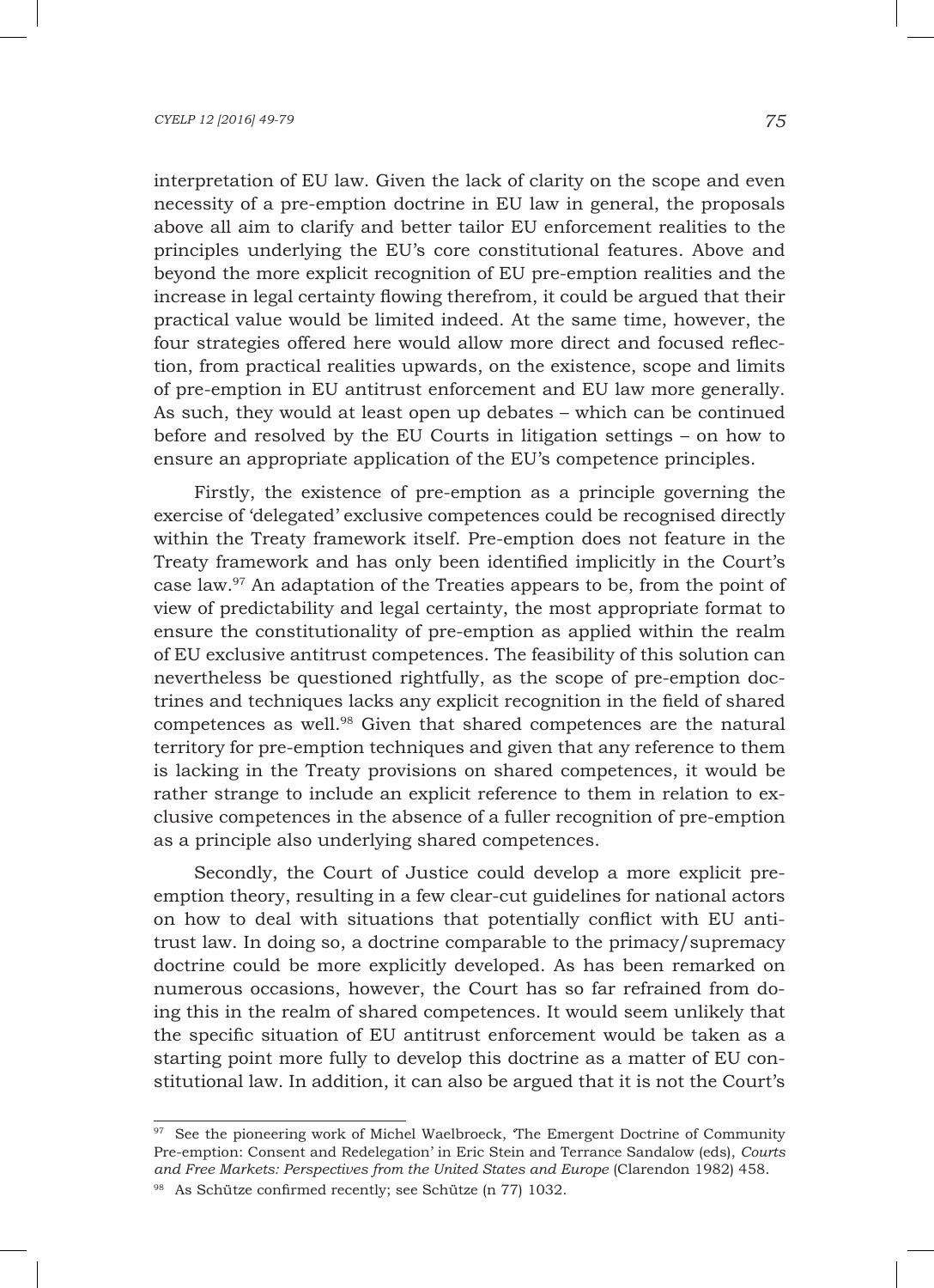role to develop general theories of pre-emption, but rather to apply and interpret EU law in particular circumstances.

Thirdly, a related alternative solution could consist in interpreting the principle of sincere cooperation more explicitly as containing a bundle of pre-emption techniques. Sincere cooperation presupposes that both the federal or supranational level and the federated levels engage in cooperation and consultations with a view to allowing a workable division of competences to emerge from regulatory practice. The principle of sincere cooperation serves as a constitutional catch-all provision governing mutual duties and obligations between the national and supranational levels.99 It is also the foremost constitutional expression of cooperative federalism.100 In accordance with the principle of sincere cooperation outlined in article 4(3) TEU, both supranational and national authorities are called upon to assist each other in fulfilling the tasks which flow from the Treaties. Member States shall in particular assist the Union and refrain from any action or inaction that could jeopardise the Union's actions.

The Court of Justice held in *Zwartveld* that Union institutions are also bound sincerely to cooperate with national courts regarding the provision of information in competition law matters.<sup>101</sup> An extrapolation of that judgment, in conjunction with article 12 of Regulation 1/2003 could be read as a duty imposed on the Commission to share particular documents with Member States' *authorities* as well. In the interest of sincere cooperation between different governance levels enjoying parallel competences, it could therefore also be argued that clear pre-emption principles and limits would serve to enable sincere cooperation truly to take shape in the specific EU antitrust enforcement framework. It would therefore not be entirely impossible that the Court relies on the principles of sincere cooperation to clarify and limit the scope of permissible pre-emption within the domain of EU antitrust enforcement. Given the very openended nature of that principle, such inclusion would not seem to be impossible constitutionally, granted that the Court would be willing indeed to take this step. Recent case law does not seem to show a willingness to invoke this principle. It could nevertheless be considered a viable way forward at a time when the acknowledgment of more explicit pre-emption principles would be considered more necessary.

Fourthly, the most appropriate solution therefore seems to be a more explicit direct recognition of pre-emption principles or techniques

<sup>&</sup>lt;sup>99</sup> On the principle's operation in that regard, see John Temple Lang, The Development by the Court of Justice of the Duties of Cooperation of National Authorities and Community Institutions under Article 10 EC' (2007-2008) 31 Fordham International Law Journal 1483. <sup>100</sup> Robert Schütze, 'From Rome to Lisbon: "Executive federalism" in the (New) European Union' (2010) 47 CML Rev 1385, 1398.

<sup>101</sup> See Case C-2/88 *Zwartveld* [1990] ECR I*-*3365, para 17.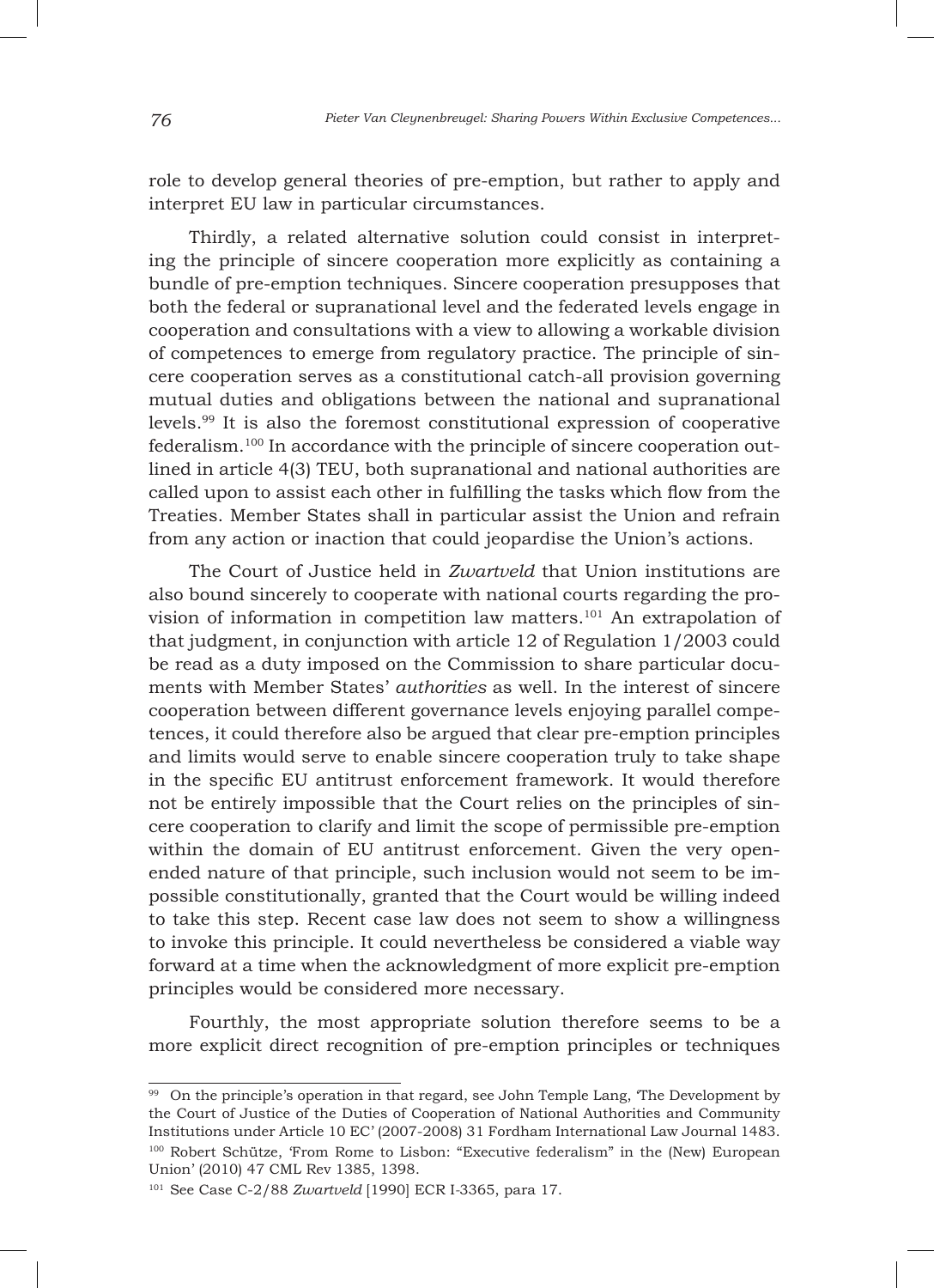in instruments of secondary legislation. As Regulation 1/2003 in this respect contains specific *conflict rules* regarding the interaction and parallel application of EU and national competition law, it would not seem unimagineable to include similar rules governing the interpretation of openended Treaty antitrust provisions by national authorities and courts in the absence of a binding decision incorporating a specific interpretation in the same or similar cases. As others have proposed to revise Regulation  $1/2003$  on other points,<sup>102</sup> it can be submitted that a more explicit recognition of rule-interpretation pre-emption principles presents a feasible solution. If that solution were opted for, a clear-cut rule should be inserted in the Regulation.

A proposed provision to that extent could be phrased as follows:

1. National competition authorities will apply articles 101 and/ or 102 TFEU within the boundaries set by the Court of Justice of the European Union, this Regulation and other binding instruments of secondary legislation. In the absence of relevant precedent decisions, national authorities and courts can interpret articles 101 and/or 102 TFEU in accordance with their meaning and content. This provision does not impede requests for opinions to or interventions from the European Commission in particular cases, in accordance with other provisions of this Regulation. 2. In the absence of specific procedural requirements imposed by this Regulation or any other instrument of EU law, Member States are responsible to organise their institutional frameworks and procedures so as to accommodate EU law claims. National choices made in this regard cannot constitute obstacles to the realisation of EU antitrust enforcement goals as outlined in this Regulation.103

Whilst it may appear that this provision restates the obvious in the wake of the Court's judgments in *Expedia*, *Allianz Hungaria* and *Maxima Latvija*, the addition of this principle clearly as a matter of EU secondary legislation would empower Member States' authorities and courts more directly whenever they want to apply articles 101 and 102 TFEU in compliance with the enforcement system set up by Regulation 1/2003, but

<sup>102</sup> Wouter Wils, 'Ten Years of Regulation 1/2003 – A Retrospective' (2013) 4(4) Journal of European Competition Law & Practice 293.

<sup>&</sup>lt;sup>103</sup> To the extent that a provision of this kind would be inserted in Regulation 1/2003, the EU institutions could equally hold that Commission guidance documents would be binding on national authorities. Such acknowledgment would nevertheless trigger new questions on the invocability and binding nature of EU soft law, which would go beyond the confines of this contribution. On those problems in a different context, see, recently, Merijn Chamon, 'Le recours à la soft law comme moyen d'éluder les obstacles au développement des agences de l'UE' (2014) Revue de l'Union européenne 152.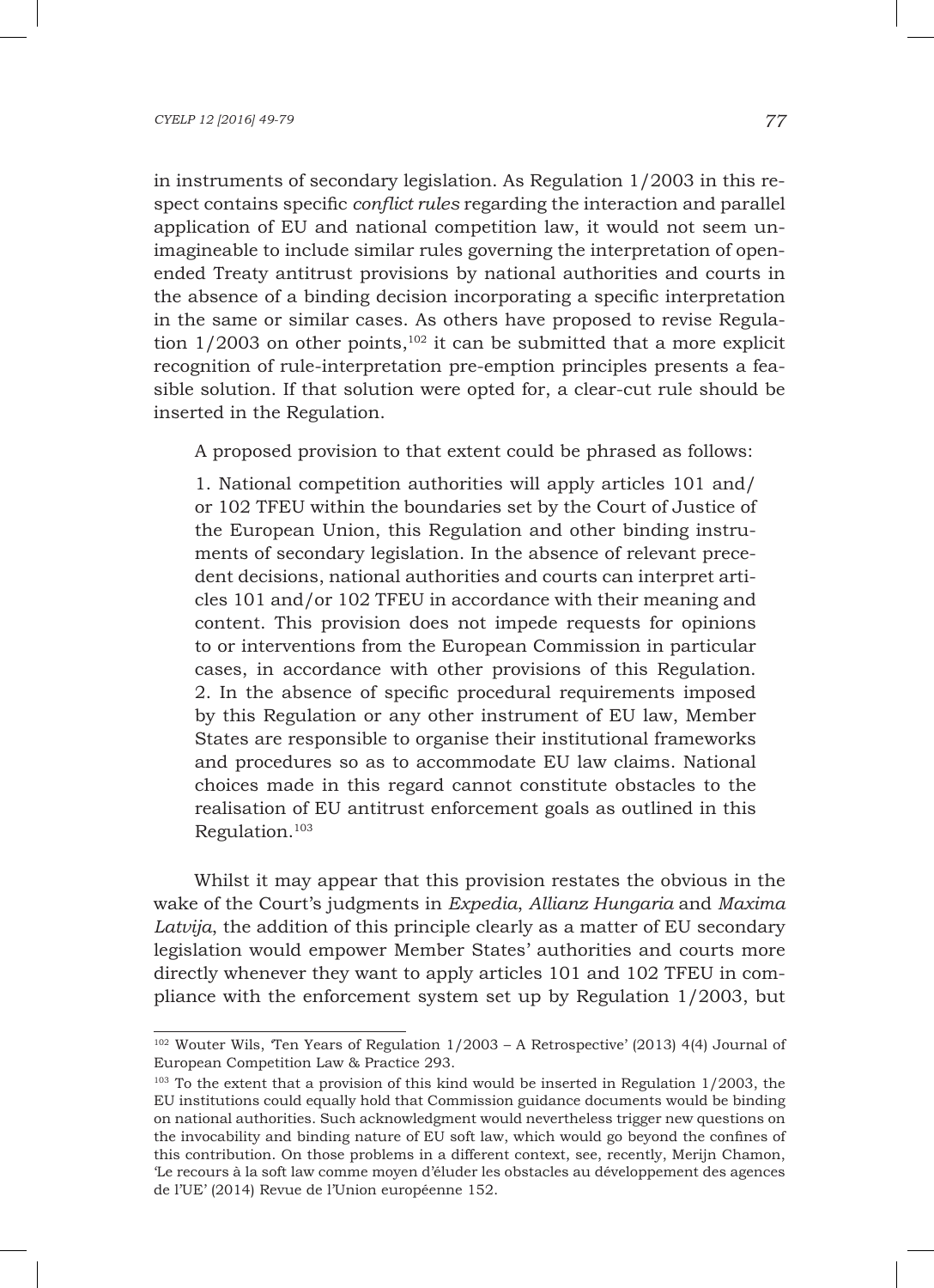in the absence of a binding EU precedent in the specific factual setting. As such, it would above all provide more legal certainty than is the case today. Such a provision would additionally also enable the Court more explicitly and comfortably to set the legal boundaries of the pre-emption approach when being asked to do so in the context of a specific case situation.

The inclusion of this provision in the Regulation would at the same time seem to presuppose that clarity exists on the goals of EU antitrust enforcement. As mentioned earlier, those goals are embedded more generally in discussions about the goals of EU competition law. Those goals tend to be rather fluid and shifting over time. Even the insertion of a provision such as the one proposed could not impede a Member State rule considered to be compatible with EU law today from being deemed an obstacle against the background of shifting antitrust enforcement goals. At the same time, the recognition of pre-emption techniques at the very least would make it clearer that Member States do retain their proper regulatory and interpretation powers, even against a background of changing enforcement goals.

## **4 Conclusion**

The EU system of competence conferral remains rather fluid, despite different categories of competences now being recognised explicitly in the TFEU. This paper has highlighted that this fluidity may have an impact on the way in which EU law principles traditionally limited to shared competences can also come into play as meaningful constitutional benchmarks in the assessment and interpretation of EU exclusive competences. To that extent, the paper has analysed the ways in which EU antitrust enforcement mechanisms have been given shape.

The establishment of competition rules falls within the exclusive competences of the European Union. As a result, EU institutions are in principle responsible for the determination and application of EU competition law rules. Member States will only be competent in competition law matters outside the realm of *EU* competition law or to the extent that EU institutions have *delegated* certain competences or powers to Member States' actors. In the realm of EU antitrust enforcement, Regulation 1/2003 and the supporting mechanisms enabling the decentralised enforcement of articles 101 and 102 TFEU at first sight clearly confirm this delegation approach. In doing so, the Court of Justice confirms that EU competences cannot be captured in clear categories of exclusive, shared or complementary competences each governed by their own constitutional logic.